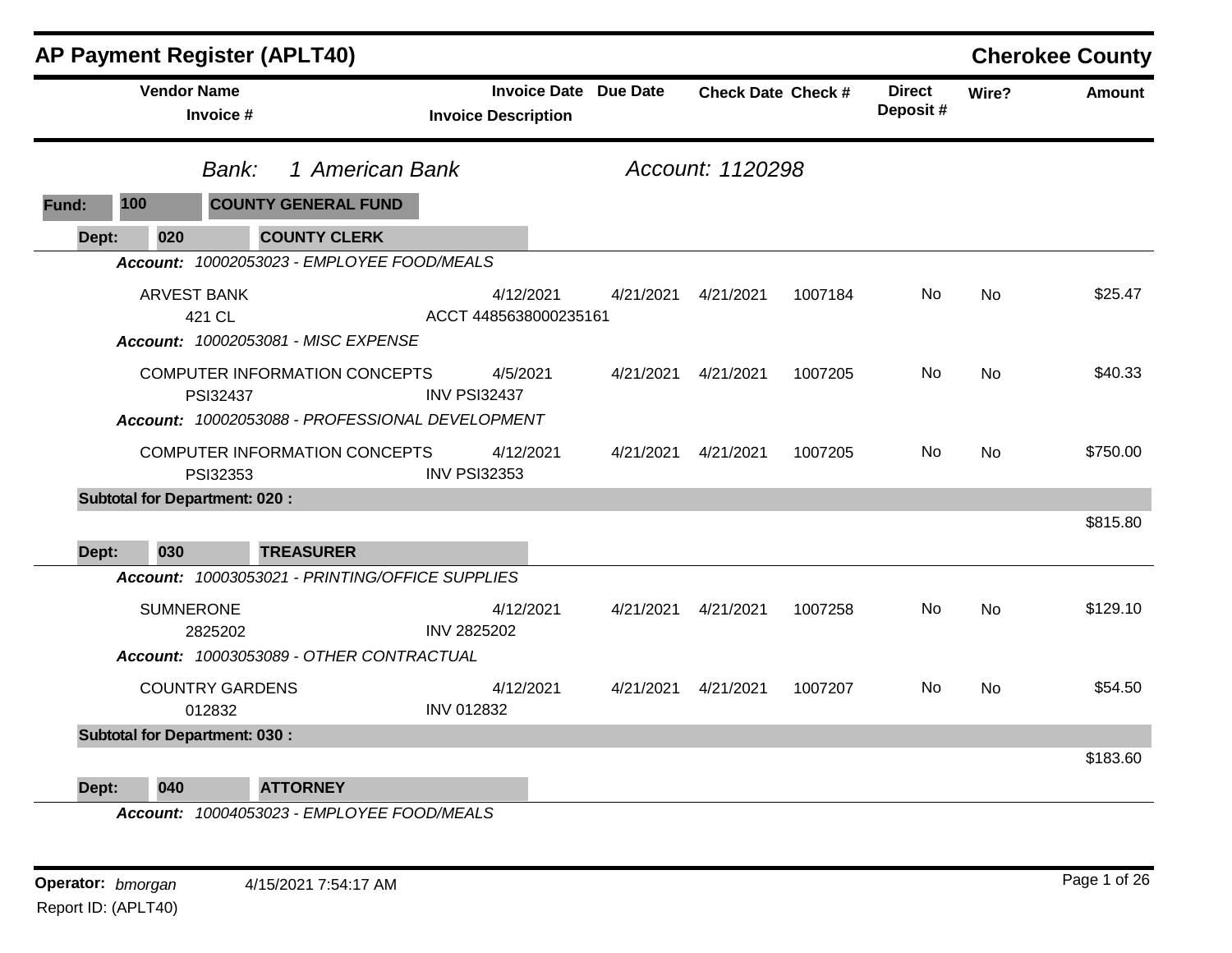### **AP Payment Register (APLT40) Cherokee County Vendor Name Invoice Date Due Date Check Date Invoice # Check Date Check # Invoice Description Direct Wire? Amount Deposit #** ARVEST BANK 421 AT1 4/12/2021 4/21/2021 4/21/2021 1007184 No \$12.82 ACCT 4485630001141951 No ARVEST BANK 421 AT2 4/12/2021 4/21/2021 4/21/2021 1007184 No \$52.44 ACCT 4485630001141977 No *Account: 10004053068 - OTHER COMMODITIES* CULLIGAN OF JOPLIN 90692526 4/12/2021 4/21/2021 4/21/2021 1007210 No \$7.20 INV 90692526 No *Account: 10004053078 - LEGAL PRINTING/ADVERTISING* ARVEST BANK 421 AT2 4/12/2021 4/21/2021 4/21/2021 1007184 No \$661.76 ACCT 4485630001141977 No ARVEST BANK 421 AT2 4/12/2021 4/21/2021 4/21/2021 1007184 No \$288.00 ACCT 4485630001141977 No FORT PAYNE PUBLISHING, INC 10470 4/12/2021 4/21/2021 4/21/2021 1007216 No \$153.70 INV 10470 No FORT PAYNE PUBLISHING, INC 10504 4/12/2021 4/21/2021 4/21/2021 1007216 No \$117.00 INV 10504 No *Account: 10004053081 - MISC EXPENSE* ARVEST BANK 421 AT1 4/12/2021 4/21/2021 4/21/2021 1007184 No \$55.00 ACCT 4485630001141951 No *Account: 10004053088 - PROFESSIONAL DEVELOPMENT* ARVEST BANK 421 AT1 4/12/2021 4/21/2021 4/21/2021 1007184 No \$75.00 ACCT 4485630001141951 No *Account: 10004053089 - OTHER CONTRACTUAL* **KISSTECH** 2469 4/12/2021 4/21/2021 4/21/2021 1007232 No \$500.00 INV 2469 No DOMAIN LISTINGS 421 4/12/2021 4/21/2021 4/21/2021 1007211 No \$228.00 NUMBER 242-1848 No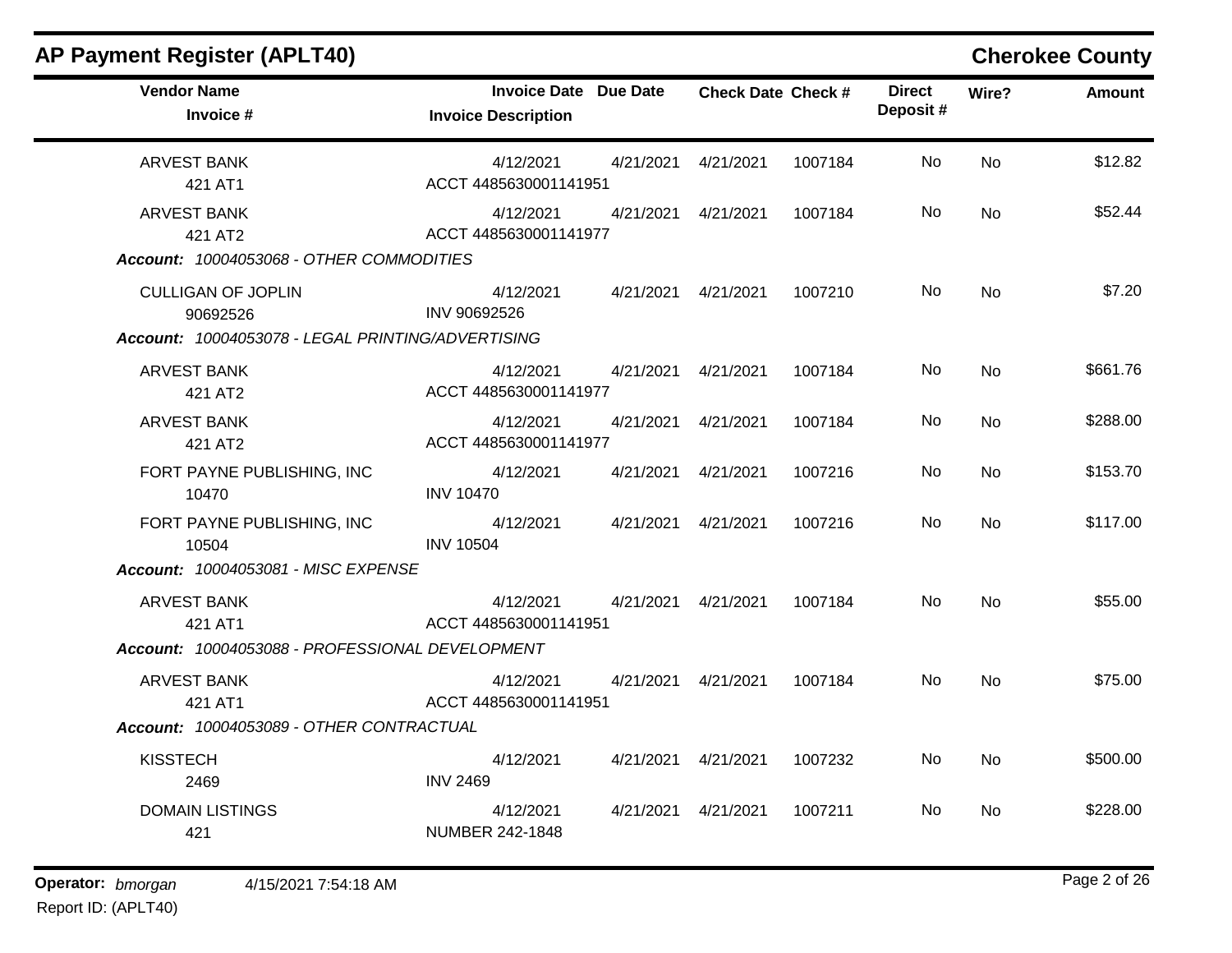| <b>AP Payment Register (APLT40)</b>                  |                                                            |           |                           |         |                           |           | <b>Cherokee County</b> |
|------------------------------------------------------|------------------------------------------------------------|-----------|---------------------------|---------|---------------------------|-----------|------------------------|
| <b>Vendor Name</b><br>Invoice #                      | <b>Invoice Date Due Date</b><br><b>Invoice Description</b> |           | <b>Check Date Check #</b> |         | <b>Direct</b><br>Deposit# | Wire?     | <b>Amount</b>          |
| THOMSON REUTERS - WEST<br>844089053                  | 4/12/2021<br>INV 844089053                                 |           | 4/21/2021  4/21/2021      | 1007261 | No                        | <b>No</b> | \$301.74               |
| <b>ARVEST BANK</b><br>421 AT2                        | 4/12/2021<br>ACCT 4485630001141977                         |           | 4/21/2021  4/21/2021      | 1007184 | No                        | <b>No</b> | \$38.00                |
| <b>Subtotal for Department: 040:</b>                 |                                                            |           |                           |         |                           |           |                        |
| <b>SHERIFF &amp; JAIL</b><br>Dept:<br>060            |                                                            |           |                           |         |                           |           | \$2,490.66             |
| Account: 10006053021 - PRINTING/OFFICE SUPPLIES      |                                                            |           |                           |         |                           |           |                        |
| <b>CINTAS CORP</b><br>8405056846                     | 4/1/2021<br>INV 8405056846                                 |           | 4/21/2021  4/21/2021      | 1007197 | No                        | <b>No</b> | \$406.77               |
| <b>FOUR STATE PRINTING</b><br>11190                  | 4/12/2021<br><b>INV 11190</b>                              | 4/21/2021 | 4/21/2021                 | 1007217 | No                        | <b>No</b> | \$171.35               |
| <b>FOUR STATE PRINTING</b><br>11197                  | 4/12/2021<br><b>INV 296975</b>                             | 4/21/2021 | 4/21/2021                 | 1007217 | <b>No</b>                 | <b>No</b> | \$615.20               |
| <b>CINTAS CORP</b><br>8405079691                     | 4/12/2021<br>INV 8405079691                                |           | 4/21/2021  4/21/2021      | 1007197 | <b>No</b>                 | <b>No</b> | \$441.83               |
| Account: 10006053022 - EMPLOYEE UNIFORMS/ACCESSORIES |                                                            |           |                           |         |                           |           |                        |
| <b>ARVEST BANK</b><br>421 SH3                        | 4/13/2021<br>ACCT 4485638000228604                         | 4/21/2021 | 4/21/2021                 | 1007185 | <b>No</b>                 | <b>No</b> | \$46.00                |
| <b>ARVEST BANK</b><br>421 SH                         | 4/13/2021<br>ACCT 4485630001141696                         | 4/21/2021 | 4/21/2021                 | 1007184 | <b>No</b>                 | <b>No</b> | (\$8.99)               |
| SIRCHIE FINGER PRINT LABORATORIES<br>0487982         | 4/12/2021<br><b>INV 0487982</b>                            | 4/21/2021 | 4/21/2021                 | 1007254 | No                        | <b>No</b> | \$403.63               |
| <b>ARVEST BANK</b><br>421 SH                         | 4/13/2021<br>ACCT 4485630001141696                         | 4/21/2021 | 4/21/2021                 | 1007184 | <b>No</b>                 | <b>No</b> | \$215.40               |
| Account: 10006053025 - PARTS/VEHICLE REPAIRS         |                                                            |           |                           |         |                           |           |                        |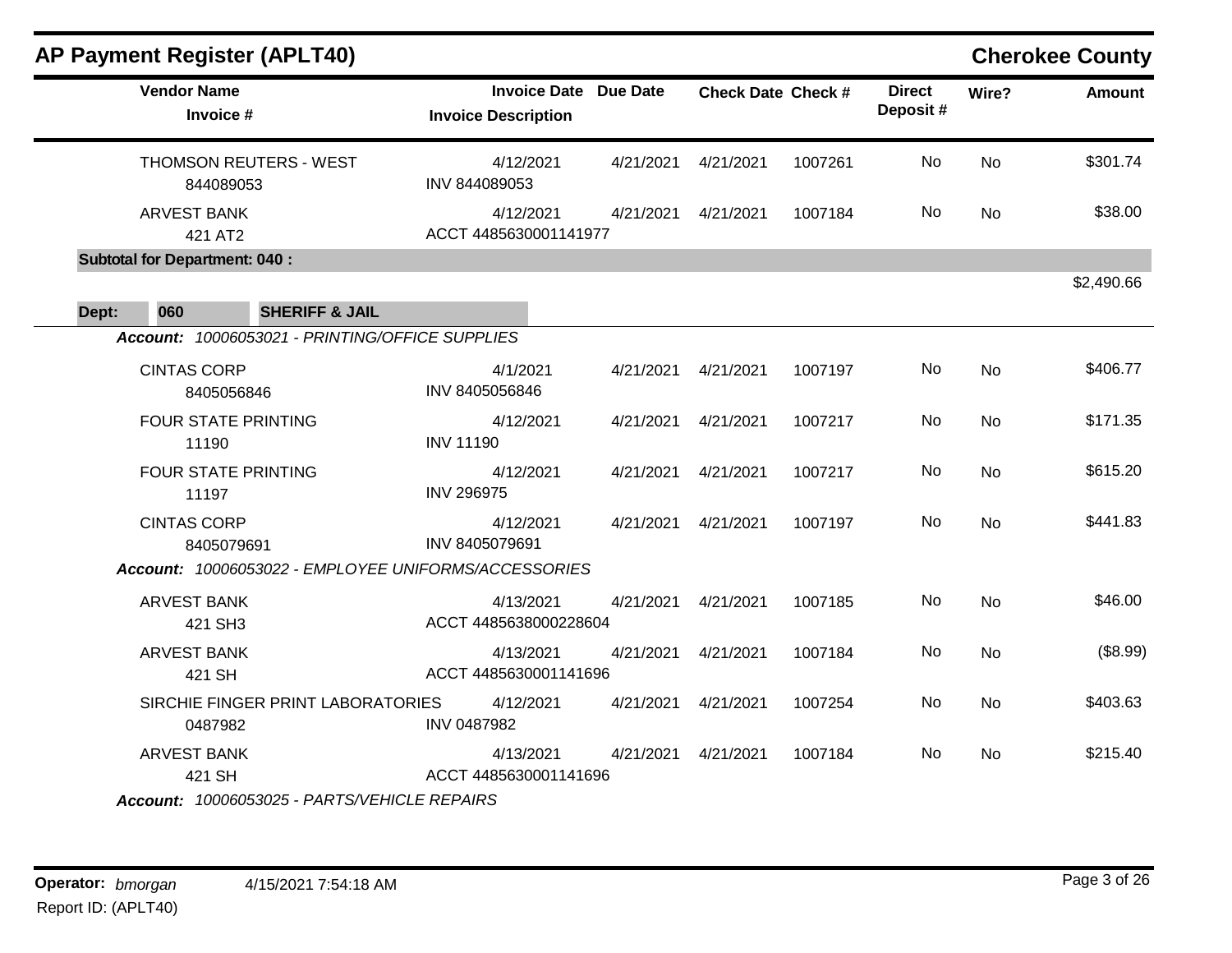| <b>Vendor Name</b><br>Invoice #    | <b>Invoice Date Due Date</b><br><b>Invoice Description</b> |                      | <b>Check Date Check #</b> |         | <b>Direct</b><br>Deposit# | Wire?     | <b>Amount</b> |
|------------------------------------|------------------------------------------------------------|----------------------|---------------------------|---------|---------------------------|-----------|---------------|
| FRANK FLETCHER DODGE<br>132098     | 4/12/2021<br><b>INV 132098</b>                             | 4/21/2021            | 4/21/2021                 | 1007219 | No                        | No        | \$20.15       |
| <b>FRANK FLETCHER</b><br>138321    | 4/12/2021<br><b>INV 138321</b>                             | 4/21/2021  4/21/2021 |                           | 1007218 | No.                       | <b>No</b> | \$19.82       |
| NATALINIS AUTOMOTIVE<br>767976     | 4/12/2021<br><b>INV 767976</b>                             | 4/21/2021            | 4/21/2021                 | 1007241 | No                        | <b>No</b> | \$19.74       |
| NATALINIS AUTOMOTIVE<br>767832     | 4/12/2021<br><b>INV 767832</b>                             | 4/21/2021  4/21/2021 |                           | 1007241 | No.                       | <b>No</b> | \$68.28       |
| NATALINIS AUTOMOTIVE<br>767009     | 4/5/2021<br><b>INV 767009</b>                              | 4/21/2021  4/21/2021 |                           | 1007240 | No                        | <b>No</b> | \$143.98      |
| NATALINIS AUTOMOTIVE<br>766744     | 4/5/2021<br><b>INV 766744</b>                              | 4/21/2021  4/21/2021 |                           | 1007240 | No                        | <b>No</b> | \$139.98      |
| NATALINIS AUTOMOTIVE<br>766758     | 4/5/2021<br><b>INV 766758</b>                              | 4/21/2021  4/21/2021 |                           | 1007240 | No                        | <b>No</b> | \$835.90      |
| NATALINIS AUTOMOTIVE<br>766273     | 4/1/2021<br><b>INV 766273</b>                              | 4/21/2021  4/21/2021 |                           | 1007240 | No.                       | <b>No</b> | \$5.69        |
| <b>ARVEST BANK</b><br>421 SH6      | 4/13/2021<br>ACCT 4485630001141670                         | 4/21/2021  4/21/2021 |                           | 1007185 | <b>No</b>                 | <b>No</b> | \$6.51        |
| NATALINIS AUTOMOTIVE<br>767682     | 4/12/2021<br><b>INV 767682</b>                             | 4/21/2021  4/21/2021 |                           | 1007240 | No                        | <b>No</b> | \$51.34       |
| Account: 10006053030 - GASOLINE    |                                                            |                      |                           |         |                           |           |               |
| <b>ARVEST BANK</b><br>421 SH       | 4/13/2021<br>ACCT 4485630001141696                         | 4/21/2021  4/21/2021 |                           | 1007184 | <b>No</b>                 | <b>No</b> | \$159.50      |
| JIM WOODS MARKETING INC<br>0043136 | 4/12/2021<br>INV 0043136                                   | 4/21/2021            | 4/21/2021                 | 1007225 | No                        | No        | \$19,566.07   |
| <b>ARVEST BANK</b><br>421 SH5      | 4/13/2021<br>ACCT 4485630001141753                         | 4/21/2021            | 4/21/2021                 | 1007185 | No                        | <b>No</b> | \$110.98      |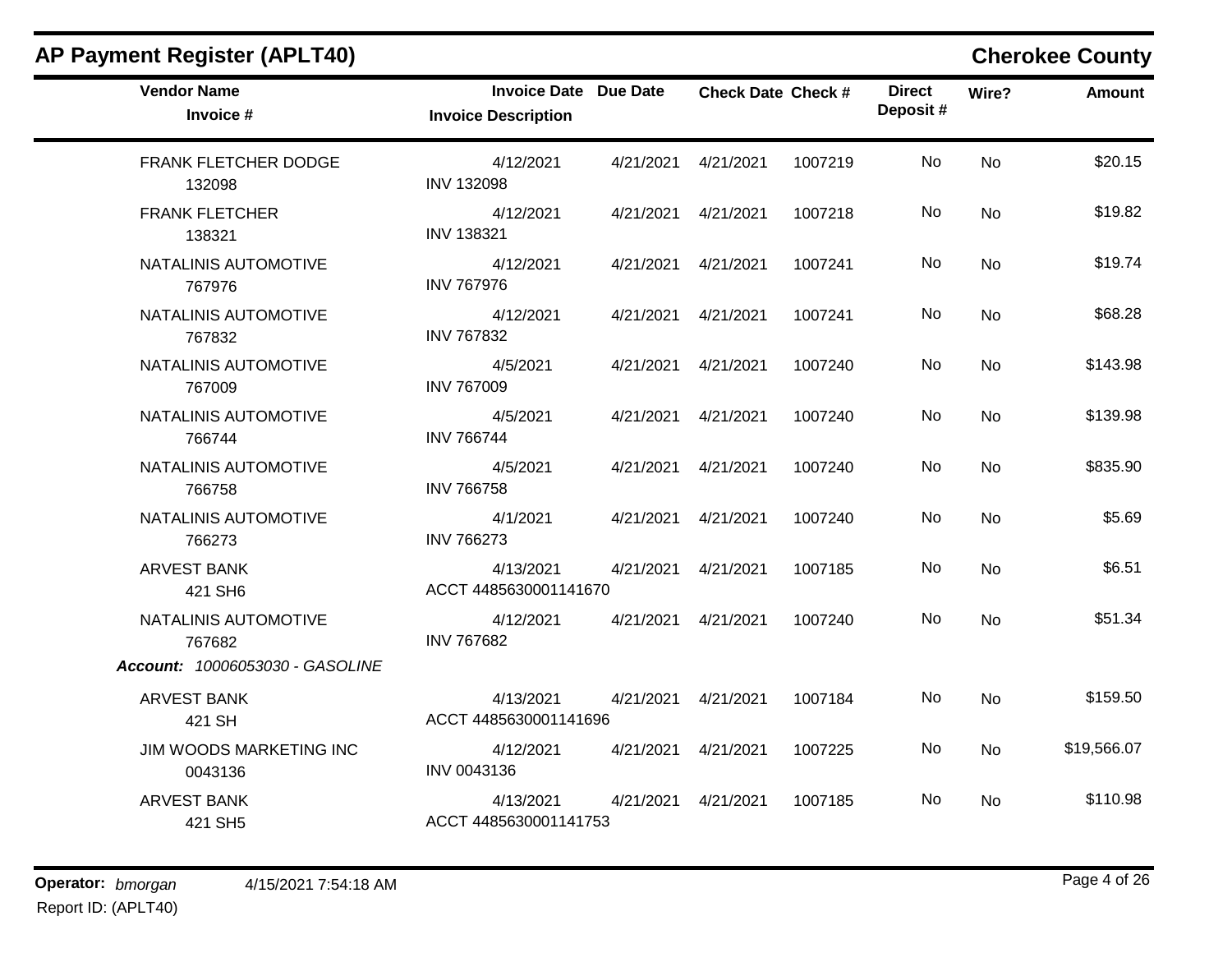| <b>AP Payment Register (APLT40)</b>                                         |                                                            |           |                           |         |                           |           | <b>Cherokee County</b> |
|-----------------------------------------------------------------------------|------------------------------------------------------------|-----------|---------------------------|---------|---------------------------|-----------|------------------------|
| <b>Vendor Name</b><br>Invoice #                                             | <b>Invoice Date Due Date</b><br><b>Invoice Description</b> |           | <b>Check Date Check #</b> |         | <b>Direct</b><br>Deposit# | Wire?     | <b>Amount</b>          |
| <b>ARVEST BANK</b><br>421 SH3<br>Account: 10006053040 - JANITORIAL SUPPLIES | 4/13/2021<br>ACCT 4485638000228604                         | 4/21/2021 | 4/21/2021                 | 1007185 | No.                       | <b>No</b> | \$92.50                |
| <b>HENRY KRAFT INC</b><br>401402                                            | 4/1/2021<br><b>INV 401402</b>                              | 4/21/2021 | 4/21/2021                 | 1007223 | No                        | <b>No</b> | \$236.56               |
| <b>MICHELLE TIPPIE</b><br>421                                               | 4/1/2021<br>REIMB/TAPE                                     | 4/21/2021 | 4/21/2021                 | 1007236 | No                        | <b>No</b> | \$20.60                |
| <b>ARVEST BANK</b><br>421 SH                                                | 4/13/2021<br>ACCT 4485630001141696                         | 4/21/2021 | 4/21/2021                 | 1007184 | No.                       | No        | \$4.36                 |
| Account: 10006053068 - OTHER COMMODITIES                                    |                                                            |           |                           |         |                           |           |                        |
| PATRIOT K-9 TRAINING, LLC<br>11                                             | 4/12/2021<br><b>INV 11</b>                                 | 4/21/2021 | 4/21/2021                 | 1007245 | No                        | <b>No</b> | \$150.00               |
| <b>ARVEST BANK</b><br>421 SH1                                               | 4/13/2021<br>ACCT 4485630001141712                         | 4/21/2021 | 4/21/2021                 | 1007184 | No                        | <b>No</b> | \$100.00               |
| <b>ARVEST BANK</b><br>421 SH4                                               | 4/13/2021<br>ACCT 4485630001141738                         | 4/21/2021 | 4/21/2021                 | 1007185 | No.                       | <b>No</b> | \$110.00               |
| <b>ARVEST BANK</b><br>421 SH <sub>2</sub>                                   | 4/13/2021<br>ACCT 4485630001141605                         | 4/21/2021 | 4/21/2021                 | 1007184 | No                        | <b>No</b> | \$61.37                |
| Account: 10006053072 - GAS, ELECTRIC, WATER                                 |                                                            |           |                           |         |                           |           |                        |
| SERVICE RECYCLING, LLC<br>R4372                                             | 4/12/2021<br><b>INV R4372</b>                              | 4/21/2021 | 4/21/2021                 | 1007253 | No                        | <b>No</b> | \$45.00                |
| <b>KANSAS GAS SERVICE</b><br>421 SH                                         | 4/12/2021<br>ACCT 510401545 1674911 36                     | 4/21/2021 | 4/21/2021                 | 1007228 | No                        | No        | \$400.06               |
| CRAW-KAN TELEPHONE COOPERATIVE INC 4/12/2021<br>421 SH                      | ACCT 121787                                                | 4/21/2021 | 4/21/2021                 | 1007209 | No                        | <b>No</b> | \$41.57                |
| AT&T<br>421                                                                 | 4/12/2021<br>ACCT 030 517 9815 001                         | 4/21/2021 | 4/21/2021                 | 1007187 | No.                       | <b>No</b> | \$47.42                |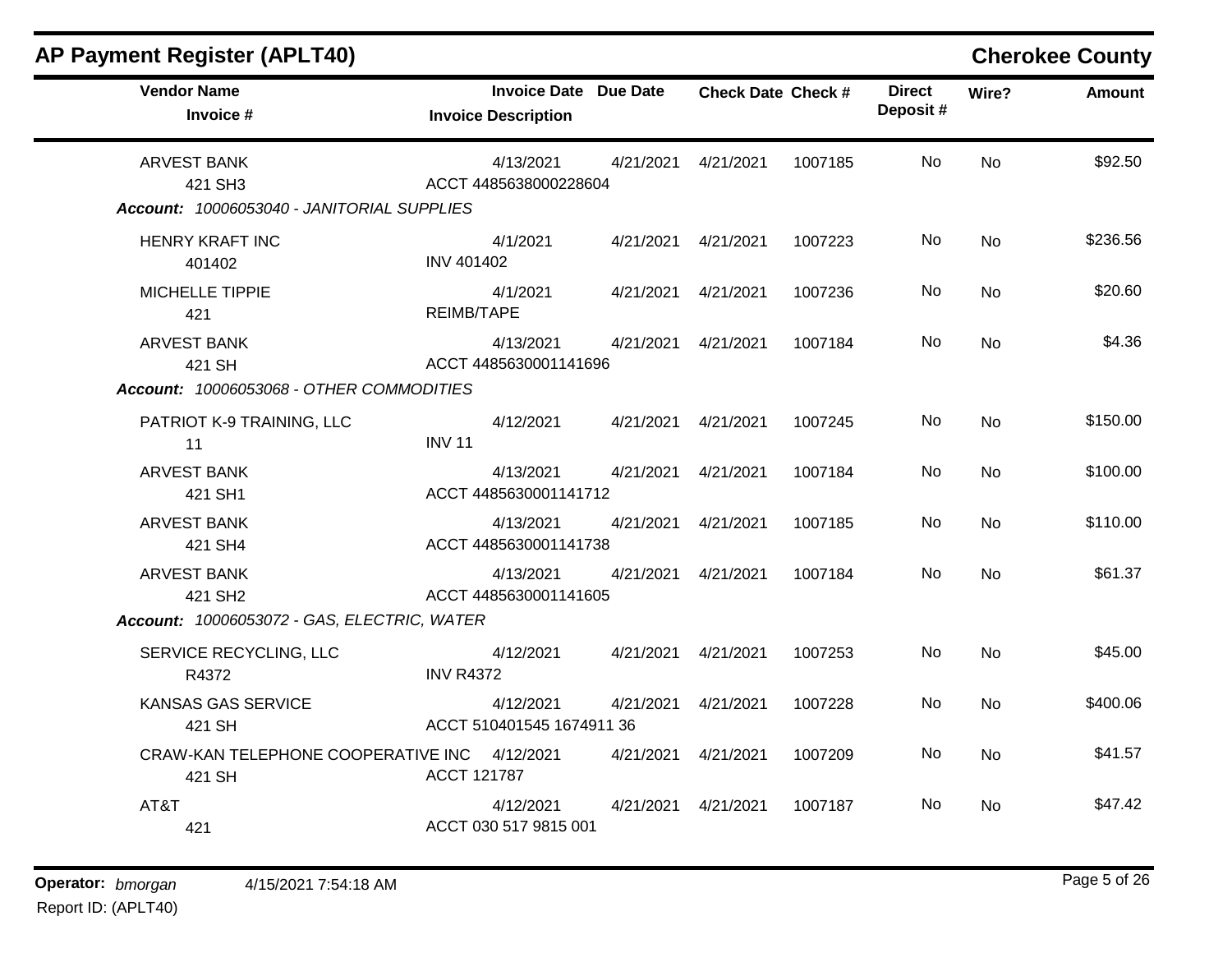| AP Payment Register (APLT40)                       |                                                            |           |                           |         |                           |           | <b>Cherokee County</b> |
|----------------------------------------------------|------------------------------------------------------------|-----------|---------------------------|---------|---------------------------|-----------|------------------------|
| <b>Vendor Name</b><br>Invoice #                    | <b>Invoice Date Due Date</b><br><b>Invoice Description</b> |           | <b>Check Date Check #</b> |         | <b>Direct</b><br>Deposit# | Wire?     | <b>Amount</b>          |
| Account: 10006053073 - TRANSPORTATION              |                                                            |           |                           |         |                           |           |                        |
| <b>ARVEST BANK</b><br>421 SH                       | 4/13/2021<br>ACCT 4485630001141696                         | 4/21/2021 | 4/21/2021                 | 1007184 | No                        | <b>No</b> | \$48.93                |
| <b>ARVEST BANK</b><br>421 SH                       | 4/13/2021<br>ACCT 4485630001141696                         | 4/21/2021 | 4/21/2021                 | 1007184 | No                        | <b>No</b> | \$29.28                |
| Account: 10006053074 - TELEPHONE BILLS             |                                                            |           |                           |         |                           |           |                        |
| AT&T<br>421 SH                                     | 4/12/2021<br>ACCT 0574120295001                            | 4/21/2021 | 4/21/2021                 | 1007187 | No                        | <b>No</b> | \$45.02                |
| PRO SOLUTIONS, LLC<br>421 SH                       | 4/12/2021<br>ACCT 2021-02-227                              | 4/21/2021 | 4/21/2021                 | 1007249 | No.                       | <b>No</b> | \$8,166.84             |
| <b>CENTURYLINK</b><br>421 SH                       | 4/12/2021<br>ACCT 314237715                                | 4/21/2021 | 4/21/2021                 | 1007194 | No                        | <b>No</b> | \$89.93                |
| <b>CITY OF COLUMBUS</b><br>421 SH                  | 4/12/2021<br>ACCT 09-52410-01                              | 4/21/2021 | 4/21/2021                 | 1007199 | No.                       | <b>No</b> | \$120.00               |
| Account: 10006053076 - PROFESSIONAL SERVICES       |                                                            |           |                           |         |                           |           |                        |
| <b>ARVEST BANK</b><br>421 SH                       | 4/13/2021<br>ACCT 4485630001141696                         | 4/21/2021 | 4/21/2021                 | 1007184 | No                        | <b>No</b> | \$17.02                |
| Account: 10006053080 - MAINTENANCE/BLDGS & GROUNDS |                                                            |           |                           |         |                           |           |                        |
| CAMFIL USA, INC<br>71237                           | 4/6/2021<br><b>INV 71237-STE</b>                           | 4/21/2021 | 4/21/2021                 | 1007192 | No.                       | <b>No</b> | \$2,766.56             |
| <b>ARVEST BANK</b><br>421 SH                       | 4/13/2021<br>ACCT 4485630001141696                         | 4/21/2021 | 4/21/2021                 | 1007184 | No.                       | <b>No</b> | \$49.91                |
| Account: 10006053083 - EQUIPMENT LEASE/RENTAL      |                                                            |           |                           |         |                           |           |                        |
| <b>TOSHIBA FINANCIAL SERVICES</b><br>29052457      | 4/12/2021<br><b>INV 29052457</b>                           | 4/21/2021 | 4/21/2021                 | 1007262 | No.                       | <b>No</b> | \$571.51               |
| Account: 10006053088 - CLASSES/TRAINING FEES       |                                                            |           |                           |         |                           |           |                        |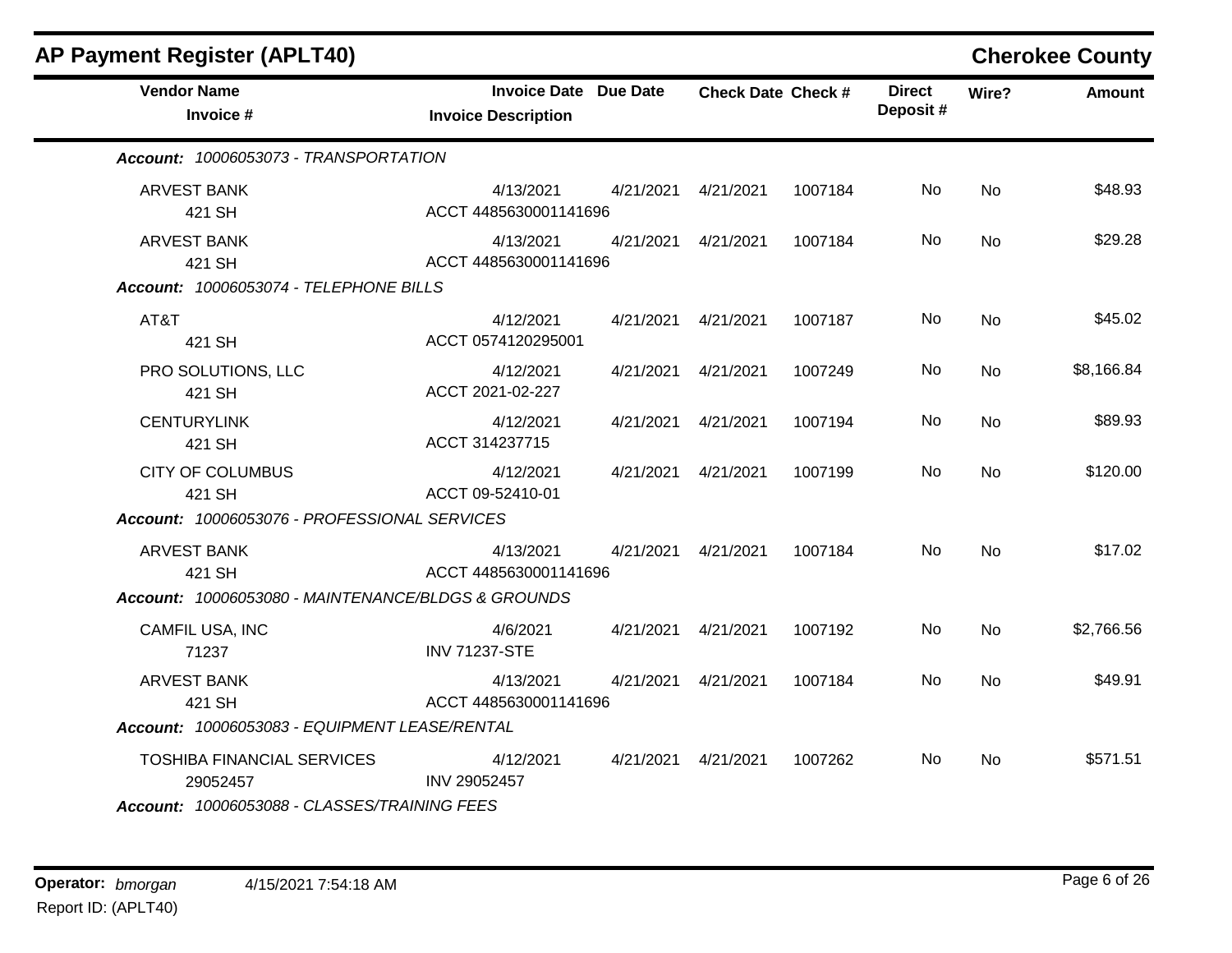| <b>Vendor Name</b><br>Invoice #                                                                                    | <b>Invoice Date Due Date</b><br><b>Invoice Description</b> |           | <b>Check Date Check #</b> |         | <b>Direct</b><br>Deposit# | Wire?     | <b>Amount</b> |
|--------------------------------------------------------------------------------------------------------------------|------------------------------------------------------------|-----------|---------------------------|---------|---------------------------|-----------|---------------|
| <b>ARVEST BANK</b><br>421 SH5                                                                                      | 4/13/2021<br>ACCT 4485630001141753                         | 4/21/2021 | 4/21/2021                 | 1007185 | No                        | <b>No</b> | \$271.65      |
| NATIONAL INSTITUTE FOR JAIL OPERATION<br>421                                                                       | 4/12/2021<br>TRAINING ACADEMY/C. BASS, S.COLLINS, Z. ELDER | 4/21/2021 | 4/21/2021                 | 1007242 | No                        | <b>No</b> | \$1,548.00    |
| <b>ARVEST BANK</b><br>421 SH3                                                                                      | 4/13/2021<br>ACCT 4485638000228604                         | 4/21/2021 | 4/21/2021                 | 1007185 | No                        | <b>No</b> | \$378.40      |
| <b>ARVEST BANK</b><br>421 SH3                                                                                      | 4/13/2021<br>ACCT 4485638000228604                         | 4/21/2021 | 4/21/2021                 | 1007185 | No.                       | <b>No</b> | \$175.00      |
| Account: 10006053094 - VEHICLES<br><b>ARVEST BANK</b><br>421 SH <sub>2</sub><br>Account: 10006053732 - INMATE FOOD | 4/13/2021<br>ACCT 4485630001141605                         | 4/21/2021 | 4/21/2021                 | 1007184 | No                        | <b>No</b> | \$445.95      |
| <b>ARVEST BANK</b><br>421 SH <sub>2</sub>                                                                          | 4/13/2021<br>ACCT 4485630001141605                         | 4/21/2021 | 4/21/2021                 | 1007184 | No                        | <b>No</b> | \$952.28      |
| CONSOLIDATED CORRECTIONAL FOOD SE<br>19032421                                                                      | 4/1/2021<br>INV 19032421                                   | 4/21/2021 | 4/21/2021                 | 1007206 | No                        | No        | \$10,516.13   |
| Account: 10006053737 - INMATE PERSONAL ITEMS                                                                       |                                                            |           |                           |         |                           |           |               |
| CITY TELE COIN COMPANY INC<br>24824                                                                                | 4/12/2021<br><b>INV 24824</b>                              | 4/21/2021 | 4/21/2021                 | 1007201 | No                        | <b>No</b> | \$3,000.00    |
| <b>TURNKEY CORRECTIONS</b><br>10017659                                                                             | 4/12/2021<br>INV 10017659                                  | 4/21/2021 | 4/21/2021                 | 1007264 | No                        | <b>No</b> | \$2,720.28    |
| <b>CHERYL HAINES</b><br>421                                                                                        | 4/12/2021<br><b>REPAIR INMATE CLOTHING</b>                 | 4/21/2021 | 4/21/2021                 | 1007195 | No.                       | <b>No</b> | \$44.00       |
| <b>TURNKEY CORRECTIONS</b><br>10017772                                                                             | 4/12/2021<br><b>INV 10017772</b>                           | 4/21/2021 | 4/21/2021                 | 1007264 | No                        | <b>No</b> | \$153.48      |
| <b>TURNKEY CORRECTIONS</b><br>10018303                                                                             | 4/12/2021<br>INV 10018303                                  | 4/21/2021 | 4/21/2021                 | 1007264 | No.                       | <b>No</b> | \$20.00       |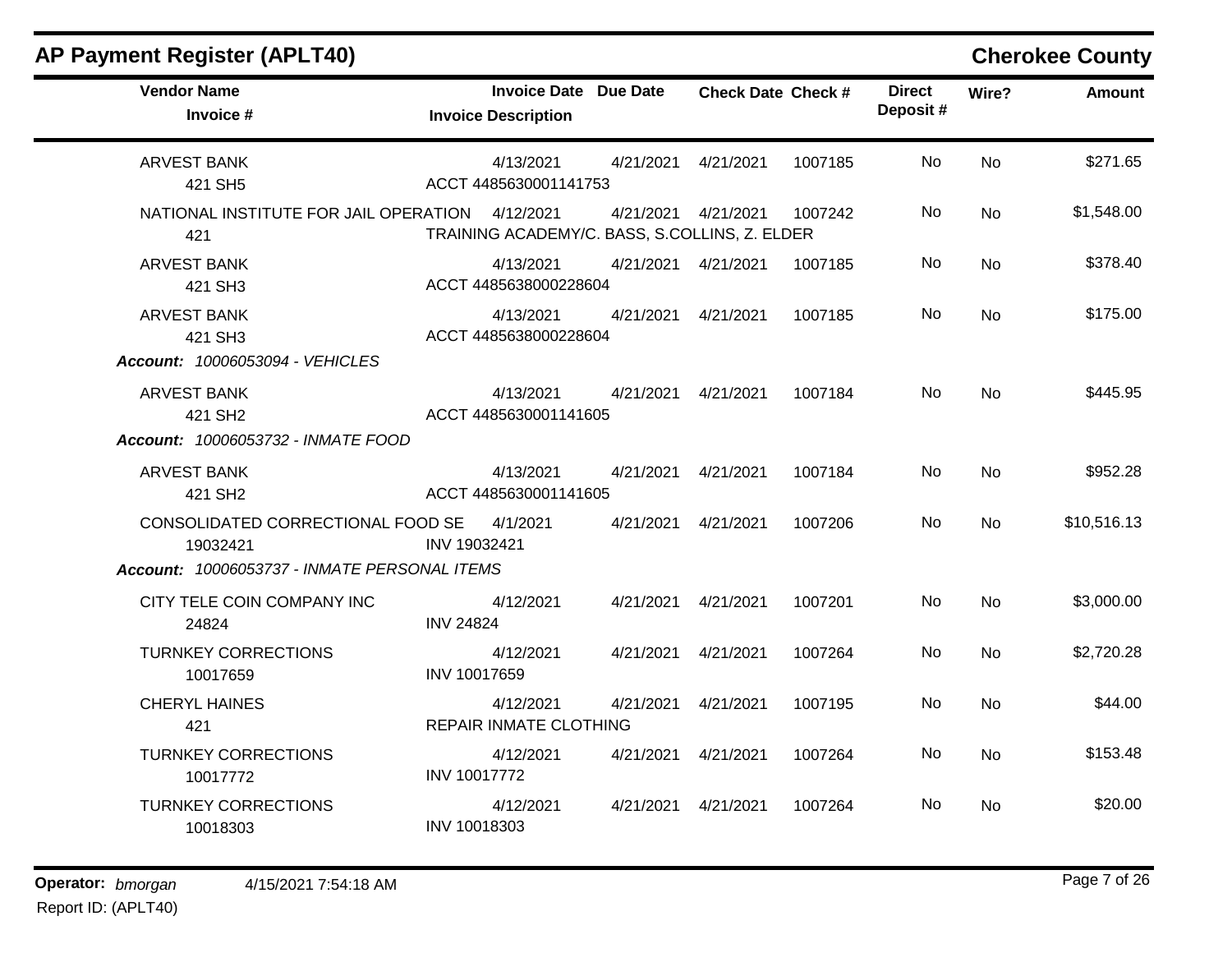| <b>Vendor Name</b><br>Invoice #                                                 | <b>Invoice Date Due Date</b><br><b>Invoice Description</b> | <b>Check Date Check #</b> | <b>Direct</b><br>Deposit# | Wire?     | <b>Amount</b> |
|---------------------------------------------------------------------------------|------------------------------------------------------------|---------------------------|---------------------------|-----------|---------------|
| <b>TURNKEY CORRECTIONS</b><br>10017881<br>Account: 10006053786 - INMATE MEDICAL | 4/12/2021<br>4/21/2021<br>INV 10017881                     | 4/21/2021                 | No<br>1007264             | <b>No</b> | \$75.64       |
| <b>MERCY COLUMBUS</b><br>421 SH                                                 | 4/12/2021<br>4/21/2021<br>ACCT 940004671101/NEGOT RATE     | 4/21/2021                 | No<br>1007235             | <b>No</b> | \$90.35       |
| <b>MERCY COLUMBUS</b><br>421 SH3                                                | 4/12/2021<br>4/21/2021<br>CONT 221-073878-00/NEGOT RATE    | 4/21/2021                 | No<br>1007235             | <b>No</b> | \$61.43       |
| VIA CHRISTI HOSPITAL PITT<br>VA003162                                           | 4/1/2021<br>4/21/2021<br>ACCT VA003162/NEGOT RATE          | 4/21/2021                 | No<br>1007265             | <b>No</b> | \$244.90      |
| WEST COUNTY RADIOLOGICAL GROUP INC<br>421                                       | 4/12/2021<br>4/21/2021<br>ACCT 762407/NEGOT. RATE          | 4/21/2021                 | 1007267<br>No             | <b>No</b> | \$251.00      |
| <b>MERCY COLUMBUS</b><br>421 SH <sub>2</sub>                                    | 4/12/2021<br>4/21/2021<br>ACCT 940004673601/NEGOT RATE     | 4/21/2021                 | No<br>1007235             | No        | \$90.35       |
| COMMUNITY HEALTH CENTER OF SEK INC<br>421 SH                                    | 4/12/2021<br>4/21/2021<br>ACCT 1352599/NEGOT RATE          | 4/21/2021                 | No<br>1007204             | No        | \$51.35       |
| COMMUNITY HEALTH CENTER OF SEK INC<br>421 SH1                                   | 4/12/2021<br>4/21/2021<br>ACCT 1352767/NEGOT RATE          | 4/21/2021                 | No<br>1007204             | <b>No</b> | \$270.00      |
| <b>WELLPATH LLC</b><br>0078356                                                  | 4/12/2021<br>4/21/2021<br><b>INV 0078356</b>               | 4/21/2021                 | No<br>1007266             | <b>No</b> | \$144.00      |
| <b>WELLPATH LLC</b><br>0077343                                                  | 4/1/2021<br>4/21/2021<br><b>INV 0077343</b>                | 4/21/2021                 | No<br>1007266             | <b>No</b> | \$162.00      |
| <b>MERCY COLUMBUS</b><br>421                                                    | 4/12/2021<br>4/21/2021<br>CONT 22107389200/NEGOT RATE      | 4/21/2021                 | 1007235<br>No             | <b>No</b> | \$287.36      |
| <b>MERCY COLUMBUS</b><br>9400004605501                                          | 4/1/2021<br>4/21/2021<br>ACCT 9400004605501/NEGOT. RATE    | 4/21/2021                 | No<br>1007235             | <b>No</b> | \$109.85      |
| ADVANCED CORRECTIONAL HEALTHCARE,<br>105434                                     | 4/12/2021<br>4/21/2021<br><b>INV 105434</b>                | 4/21/2021                 | 1007180<br>No.            | No        | \$3,914.93    |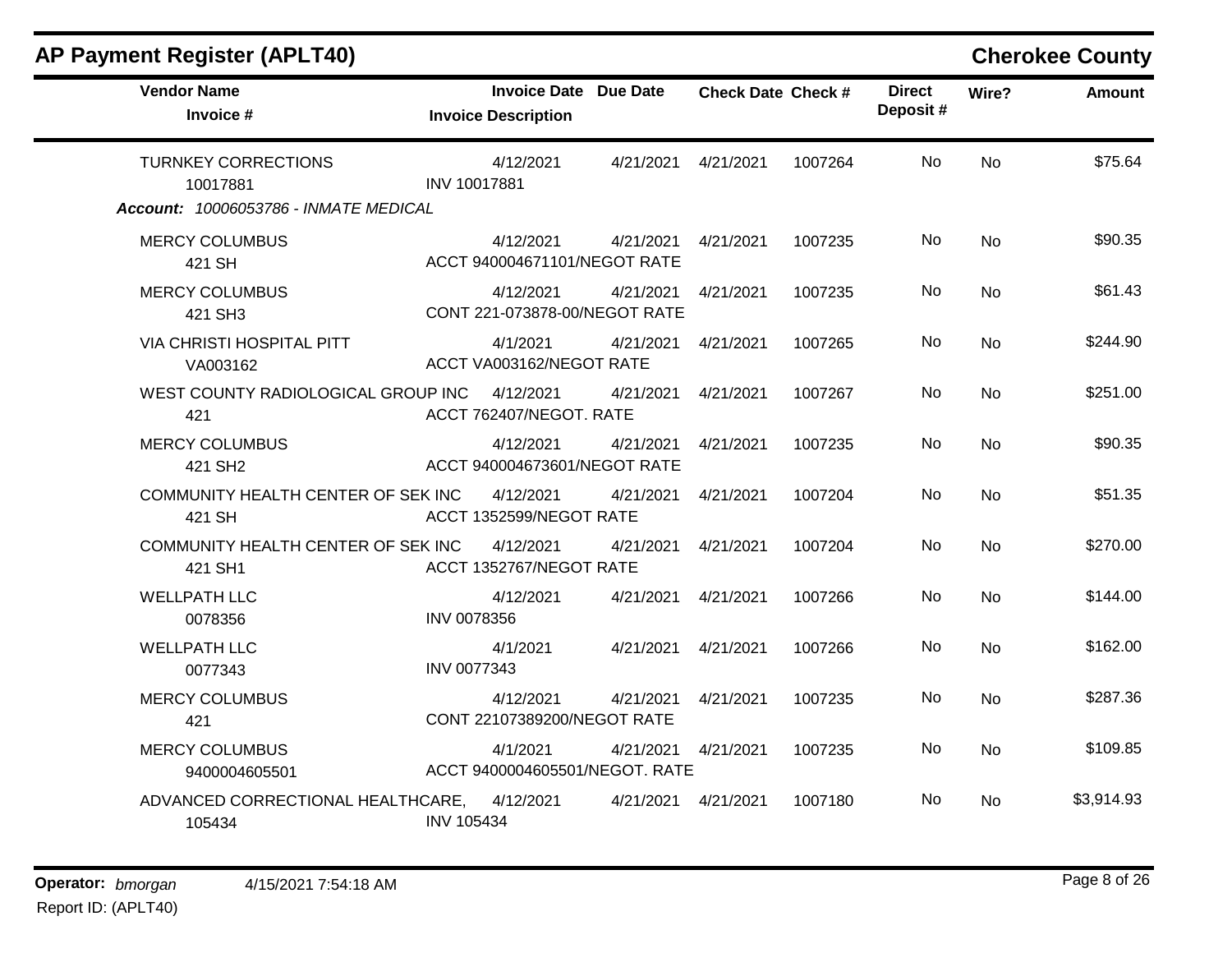|              | <b>AP Payment Register (APLT40)</b>                                           |                                                            |           |                           |         |                           |           | <b>Cherokee County</b> |
|--------------|-------------------------------------------------------------------------------|------------------------------------------------------------|-----------|---------------------------|---------|---------------------------|-----------|------------------------|
|              | <b>Vendor Name</b><br>Invoice #                                               | <b>Invoice Date Due Date</b><br><b>Invoice Description</b> |           | <b>Check Date Check #</b> |         | <b>Direct</b><br>Deposit# | Wire?     | <b>Amount</b>          |
|              | <b>BTX KS INC</b><br>3228033121                                               | 4/12/2021<br>INV 3228033121                                | 4/21/2021 | 4/21/2021                 | 1007191 | No                        | <b>No</b> | \$156.00               |
|              | <b>VIA CHRISTI HOSPITAL PITT</b><br>3734777R01CVCP                            | 4/1/2021<br>ACCT 3734777R01CVCP/NEGOT RATE                 | 4/21/2021 | 4/21/2021                 | 1007265 | No                        | <b>No</b> | \$113.13               |
|              | COMMUNITY HEALTH CENTER OF SEK INC<br>421                                     | 4/12/2021<br>CONTROL 221-073889-00                         | 4/21/2021 | 4/21/2021                 | 1007204 | No                        | No        | \$245.35               |
|              | <b>VIA CHRISTI HOSPITAL PITT</b><br>3734779R01CVCP                            | 4/1/2021<br>ACCT 3734779R01CVCP/NEGOT RATE                 | 4/21/2021 | 4/21/2021                 | 1007265 | No                        | <b>No</b> | \$125.52               |
|              | <b>VIA CHRISTI HOSPITAL PITT</b><br>3734781R01CVCP                            | 4/1/2021<br>ATT 3734781R01CVCP/NEGOT RATE                  | 4/21/2021 | 4/21/2021                 | 1007265 | No                        | <b>No</b> | \$63.26                |
|              | <b>MERCY COLUMBUS</b><br>221-038426-00                                        | 4/1/2021<br>NEGOT. RATE/CONTROL 221-038426-00              | 4/21/2021 | 4/21/2021                 | 1007235 | No                        | <b>No</b> | \$381.07               |
|              | <b>VIA CHRISTI HOSPITAL PITT</b><br>3734787R01CVCP                            | 4/1/2021<br>ACCT 3734787R01CVCP/NEGOT RATE                 | 4/21/2021 | 4/21/2021                 | 1007265 | No                        | No        | \$136.62               |
|              | VIA CHRISTI HOSPITAL PITT<br>3734785R01CVCP                                   | 4/1/2021<br>ACCCT 3734785R01CVCP/NEGOT RATE                | 4/21/2021 | 4/21/2021                 | 1007265 | No                        | <b>No</b> | \$55.97                |
|              | VIA CHRISTI HOSPITAL PITT<br>3734783R001CVCP                                  | 4/1/2021<br>ACCT 3734783R01CVCP/NEGOT RATE                 |           | 4/21/2021  4/21/2021      | 1007265 | No                        | <b>No</b> | \$76.84                |
|              | <b>Subtotal for Department: 060:</b>                                          |                                                            |           |                           |         |                           |           |                        |
| 070<br>Dept: | <b>DISTRICT COURT</b>                                                         |                                                            |           |                           |         |                           |           | \$63,985.66            |
|              | Account: 10007053021 - PRINTING/OFFICE SUPPLIES                               |                                                            |           |                           |         |                           |           |                        |
|              | <b>LADELL F TURLEY CSR</b><br>421<br>Account: 10007053028 - COMPUTER SUPPLIES | 4/12/2021<br><b>REIMBURSEMENT</b>                          | 4/21/2021 | 4/21/2021                 | 1007233 | No                        | No        | \$86.46                |
|              | ADVANTAGE COMPUTER ENTERPRISES IN<br>83575                                    | 4/12/2021<br><b>INV 83575</b>                              | 4/21/2021 | 4/21/2021                 | 1007181 | No                        | <b>No</b> | \$447.50               |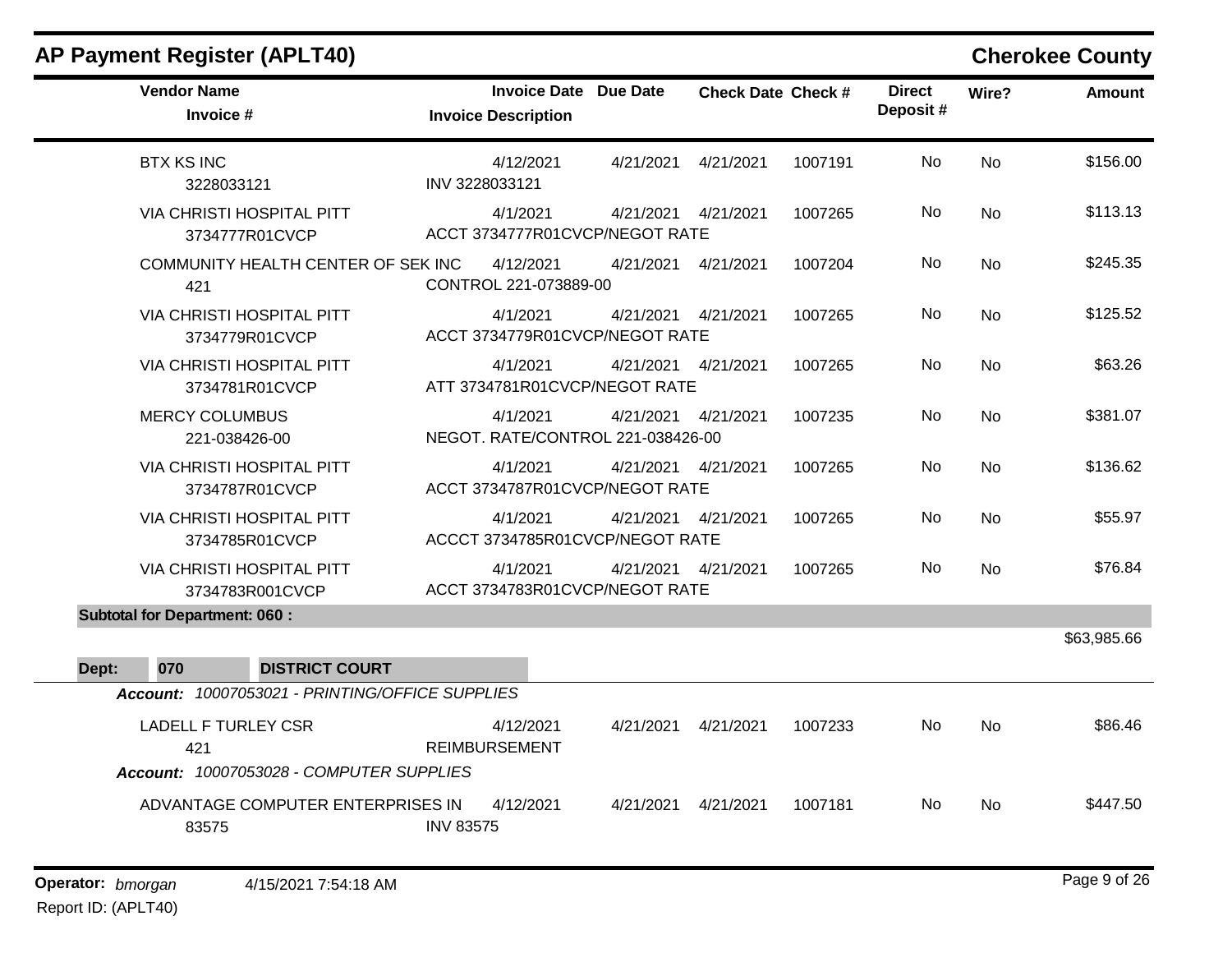| <b>Vendor Name</b><br>Invoice #                  | <b>Invoice Date Due Date</b><br><b>Invoice Description</b> |           | <b>Check Date Check #</b> |         | <b>Direct</b><br>Deposit# | Wire?     | <b>Amount</b> |
|--------------------------------------------------|------------------------------------------------------------|-----------|---------------------------|---------|---------------------------|-----------|---------------|
| ADVANTAGE COMPUTER ENTERPRISES IN<br>83244       | 4/12/2021<br><b>INV 83244</b>                              | 4/21/2021 | 4/21/2021                 | 1007181 | <b>No</b>                 | <b>No</b> | \$56.25       |
| ADVANTAGE COMPUTER ENTERPRISES IN<br>83576       | 4/12/2021<br><b>INV 83576</b>                              | 4/21/2021 | 4/21/2021                 | 1007181 | No                        | <b>No</b> | \$37.50       |
| ADVANTAGE COMPUTER ENTERPRISES IN<br>83577       | 4/12/2021<br><b>INV 83577</b>                              | 4/21/2021 | 4/21/2021                 | 1007181 | No                        | <b>No</b> | \$637.50      |
| ADVANTAGE COMPUTER ENTERPRISES IN<br>83338       | 4/12/2021<br><b>INV 83338</b>                              | 4/21/2021 | 4/21/2021                 | 1007181 | No                        | <b>No</b> | \$56.25       |
| Account: 10007053073 - TRANSPORTATION            |                                                            |           |                           |         |                           |           |               |
| ADVANTAGE COMPUTER ENTERPRISES IN<br>83353       | 4/12/2021<br><b>INV 83353</b>                              | 4/21/2021 | 4/21/2021                 | 1007181 | No                        | <b>No</b> | \$112.50      |
| <b>TAMMIE CARLSON-OAS</b><br>421                 | 4/12/2021<br><b>TRAVEL EXPENSE</b>                         | 4/21/2021 | 4/21/2021                 | 1007259 | No                        | <b>No</b> | \$50.98       |
| <b>Account: 10007053299 - S.P.A.R.K Planning</b> |                                                            |           |                           |         |                           |           |               |
| ADVANTAGE COMPUTER ENTERPRISES IN<br>83750       | 4/1/2021<br><b>INV 83750</b>                               | 4/21/2021 | 4/21/2021                 | 1007181 | No                        | <b>No</b> | \$6,500.00    |
| ADVANTAGE COMPUTER ENTERPRISES IN<br>83752       | 4/1/2021<br><b>INV 83752</b>                               | 4/21/2021 | 4/21/2021                 | 1007181 | No                        | <b>No</b> | \$6,800.00    |
| ADVANTAGE COMPUTER ENTERPRISES IN<br>83749       | 4/1/2021<br><b>INV 83749</b>                               | 4/21/2021 | 4/21/2021                 | 1007181 | <b>No</b>                 | <b>No</b> | \$7,200.00    |
| ADVANTAGE COMPUTER ENTERPRISES IN<br>83755       | 4/1/2021<br><b>INV 83755</b>                               | 4/21/2021 | 4/21/2021                 | 1007181 | No                        | <b>No</b> | \$10,700.00   |
| <b>Subtotal for Department: 070:</b>             |                                                            |           |                           |         |                           |           |               |
|                                                  |                                                            |           |                           |         |                           |           | \$32,684.94   |

**Dept: 080 COURTHOUSE**

*Account: 10008053021 - PRINTING/OFFICE SUPPLIES*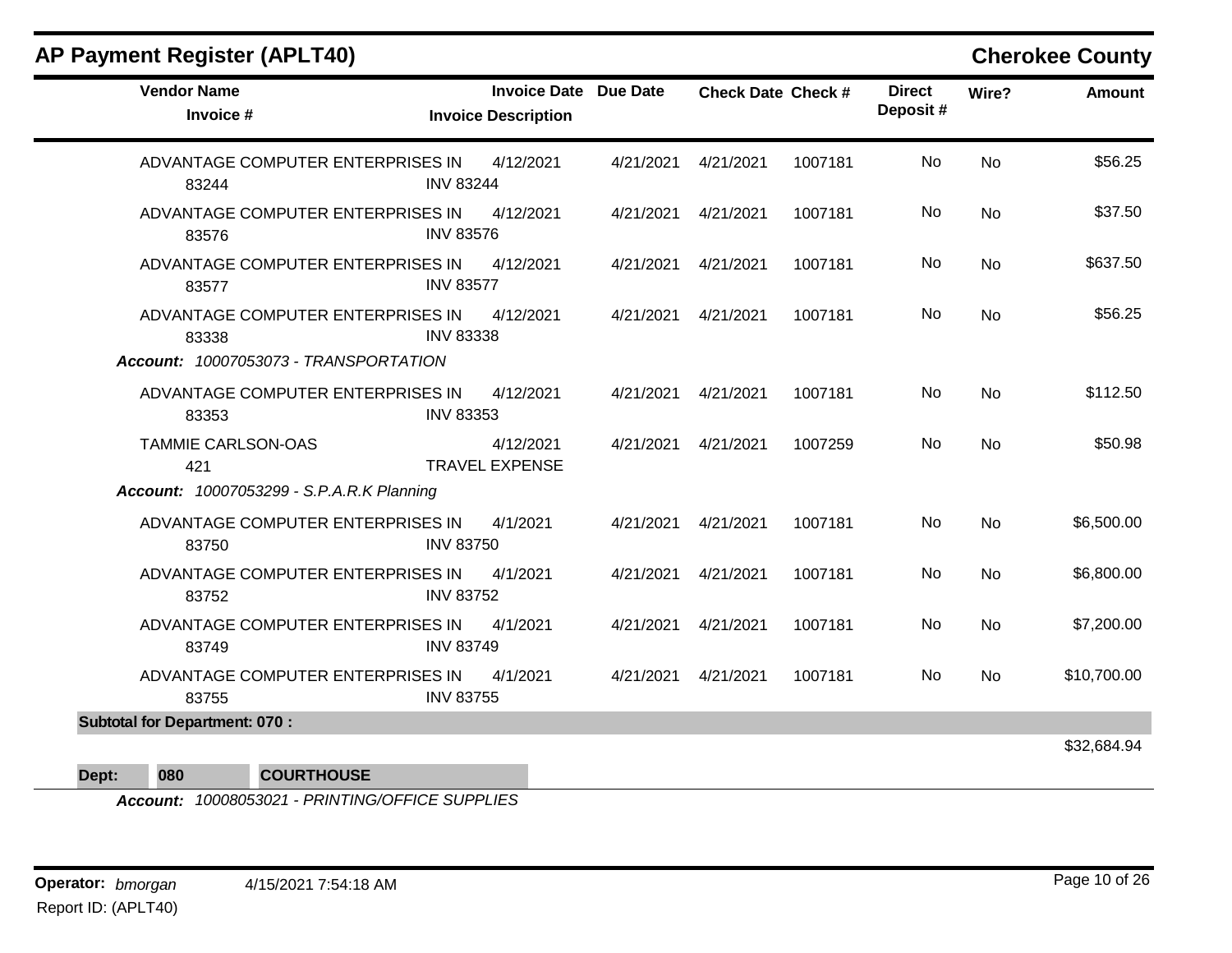| <b>Vendor Name</b><br>Invoice #                           | <b>Invoice Date Due Date</b><br><b>Invoice Description</b> |           | <b>Check Date Check #</b> |         | <b>Direct</b><br>Deposit# | Wire?     | <b>Amount</b> |
|-----------------------------------------------------------|------------------------------------------------------------|-----------|---------------------------|---------|---------------------------|-----------|---------------|
| <b>SUMMIT MAILING &amp; SHIPPING</b><br><b>INST259491</b> | 4/12/2021<br><b>INV INST259491</b>                         | 4/21/2021 | 4/21/2021                 | 1007257 | <b>No</b>                 | <b>No</b> | \$61.95       |
| PITNEY BOWES PURCHASE POWER<br>421                        | 4/13/2021<br>ACCT 8000-9000-0557-1587                      | 4/21/2021 | 4/21/2021                 | 1007246 | No                        | <b>No</b> | \$9,057.00    |
| Account: 10008053040 - JANITORIAL SUPPLIES                |                                                            |           |                           |         |                           |           |               |
| ETTINGER'S OFFICE SUPPLY<br>5375310                       | 4/12/2021<br>INV 4375310                                   | 4/21/2021 | 4/21/2021                 | 1007212 | No                        | <b>No</b> | \$189.36      |
| <b>CINTAS #459</b><br>4080729218                          | 4/12/2021<br>INV 4080729218                                | 4/21/2021 | 4/21/2021                 | 1007196 | No                        | <b>No</b> | \$46.60       |
| <b>CINTAS #459</b><br>4080072737                          | 4/1/2021<br>INV 4080072737                                 | 4/21/2021 | 4/21/2021                 | 1007196 | No                        | <b>No</b> | \$46.82       |
| TRUE VALUE COLUMBUS<br>B18543                             | 4/1/2021<br><b>TRANS B18543</b>                            | 4/21/2021 | 4/21/2021                 | 1007263 | No.                       | <b>No</b> | \$28.27       |
| TRUE VALUE COLUMBUS<br>A435163                            | 4/1/2021<br><b>TRANS A435163</b>                           | 4/21/2021 | 4/21/2021                 | 1007263 | No                        | <b>No</b> | \$4.79        |
| <b>ARVEST BANK</b><br>421 CH                              | 4/12/2021<br>ACCT 4485630001142488                         | 4/21/2021 | 4/21/2021                 | 1007184 | <b>No</b>                 | <b>No</b> | \$140.95      |
| Account: 10008053042 - BREAKROOM SUPPLIES                 |                                                            |           |                           |         |                           |           |               |
| <b>CULLIGAN OF JOPLIN</b><br>187185                       | 4/5/2021<br><b>INV 187185</b>                              | 4/21/2021 | 4/21/2021                 | 1007210 | No                        | <b>No</b> | \$6.50        |
| <b>CULLIGAN OF JOPLIN</b><br>90692524                     | 4/5/2021<br>INV 90692524                                   | 4/21/2021 | 4/21/2021                 | 1007210 | <b>No</b>                 | <b>No</b> | \$19.60       |
| Account: 10008053072 - GAS, ELECTRIC, WATER               |                                                            |           |                           |         |                           |           |               |
| PRO SOLUTIONS, LLC<br>202102228                           | 4/1/2021<br>INV 2021-02-228                                | 4/21/2021 | 4/21/2021                 | 1007249 | No                        | No        | \$2,404.28    |
| Account: 10008053074 - UTILITIES/TELEPHONE BILLS          |                                                            |           |                           |         |                           |           |               |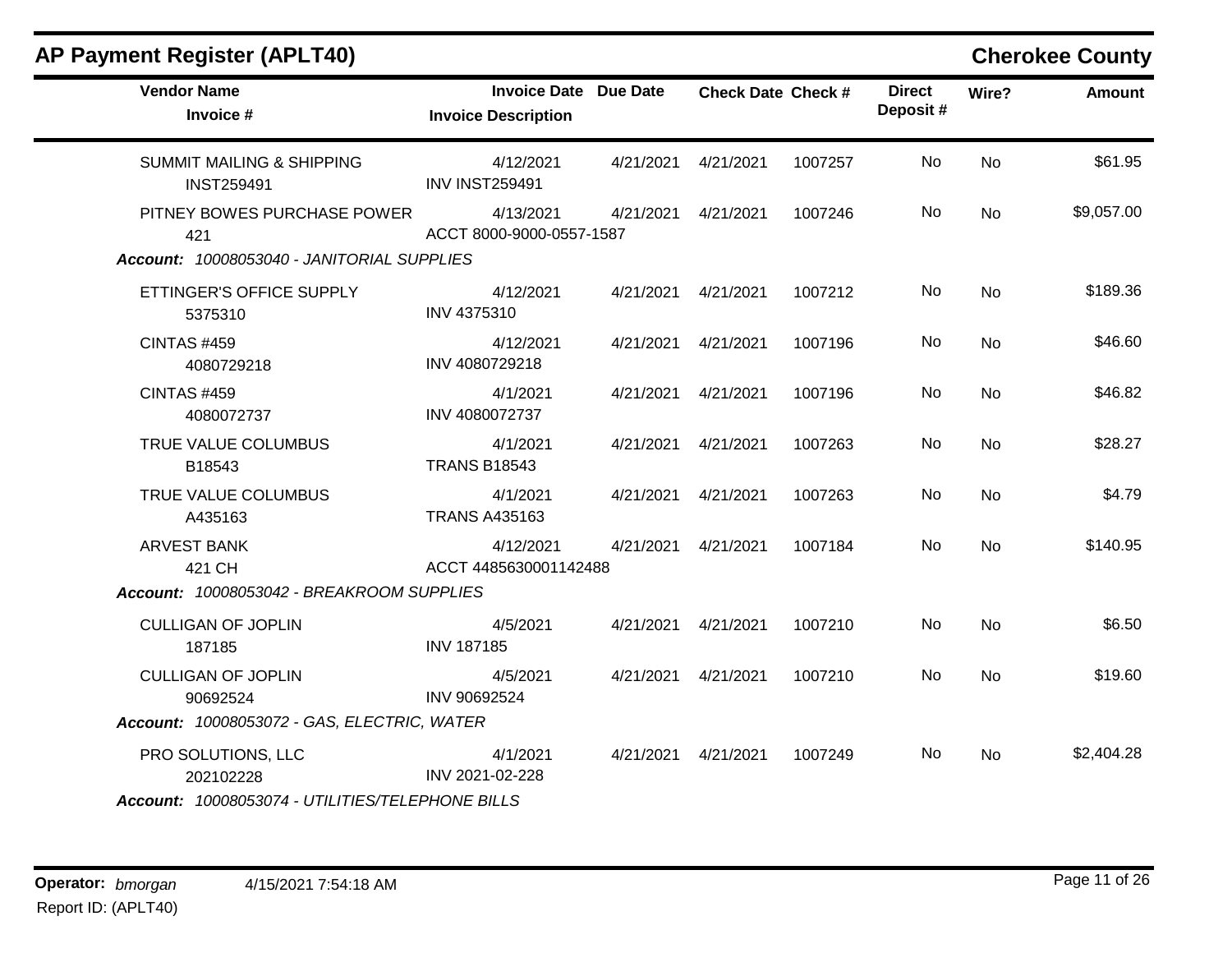| <b>AP Payment Register (APLT40)</b>                                                        |                                                            |           |                           |         |                           |           | <b>Cherokee County</b> |
|--------------------------------------------------------------------------------------------|------------------------------------------------------------|-----------|---------------------------|---------|---------------------------|-----------|------------------------|
| <b>Vendor Name</b><br>Invoice #                                                            | <b>Invoice Date Due Date</b><br><b>Invoice Description</b> |           | <b>Check Date Check #</b> |         | <b>Direct</b><br>Deposit# | Wire?     | <b>Amount</b>          |
| <b>KANSAS GAS SERVICE</b><br>421 CH<br>Account: 10008053080 - MAINTENANCE/BLDGS & GROUNDS  | 4/12/2021<br>ACCT 510241094 1188724 27                     | 4/21/2021 | 4/21/2021                 | 1007228 | <b>No</b>                 | <b>No</b> | \$179.51               |
| <b>QUALITY PEST CONTROL INC</b><br>421 CH<br>Account: 10008053083 - EQUIPMENT LEASE/RENTAL | 4/12/2021<br><b>MONTHLY SPRAY</b>                          | 4/21/2021 | 4/21/2021                 | 1007251 | <b>No</b>                 | <b>No</b> | \$50.00                |
| <b>QUADIENT LEASING</b><br>N8810399<br>Account: 10008053089 - OTHER CONTRACTUAL            | 4/12/2021<br><b>INV N8810399</b>                           | 4/21/2021 | 4/21/2021                 | 1007250 | <b>No</b>                 | <b>No</b> | \$960.33               |
| <b>GABRIELSON, LORI</b><br>421                                                             | 4/12/2021<br>REIMB/RENTAL                                  | 4/21/2021 | 4/21/2021                 | 1007221 | <b>No</b>                 | <b>No</b> | \$84.95                |
| <b>CRAWFORD COUNTY CLERK</b><br>421                                                        | 4/5/2021<br>CHEROKEE CO PORTION DIST. CORONER SALARY       | 4/21/2021 | 4/21/2021                 | 1007208 | <b>No</b>                 | <b>No</b> | \$932.50               |
| <b>Subtotal for Department: 080:</b>                                                       |                                                            |           |                           |         |                           |           |                        |
|                                                                                            |                                                            |           |                           |         |                           |           | \$14,213.41            |
| <b>EMERGENCY PREPAREDNESS</b><br>Dept:<br>090                                              |                                                            |           |                           |         |                           |           |                        |
| Account: 10009053029 - MISC SUPPLIES                                                       |                                                            |           |                           |         |                           |           |                        |
| TRUE VALUE COLUMBUS<br>A435928                                                             | 4/12/2021<br><b>TRANS A435928</b>                          | 4/21/2021 | 4/21/2021                 | 1007263 | <b>No</b>                 | No        | \$30.31                |
| Account: 10009053072 - GAS, ELECTRIC, WATER                                                |                                                            |           |                           |         |                           |           |                        |
| <b>EVERGY</b><br>421                                                                       | 4/12/2021<br>ACCT 2457329745                               | 4/21/2021 | 4/21/2021                 | 1007213 | <b>No</b>                 | <b>No</b> | \$32.76                |
| HEARTLAND ELECTRIC COOPERATIVE INC<br>421                                                  | 4/5/2021<br>ACCT 50891200                                  |           | 4/21/2021  4/21/2021      | 1007222 | No                        | No        | \$51.00                |
| Account: 10009053089 - OTHER CONTRACTUAL                                                   |                                                            |           |                           |         |                           |           |                        |
| <b>ARVEST BANK</b><br>421 EM                                                               | 4/12/2021<br>ACCT 4485630001141902                         |           | 4/21/2021  4/21/2021      | 1007184 | No.                       | No        | \$5.50                 |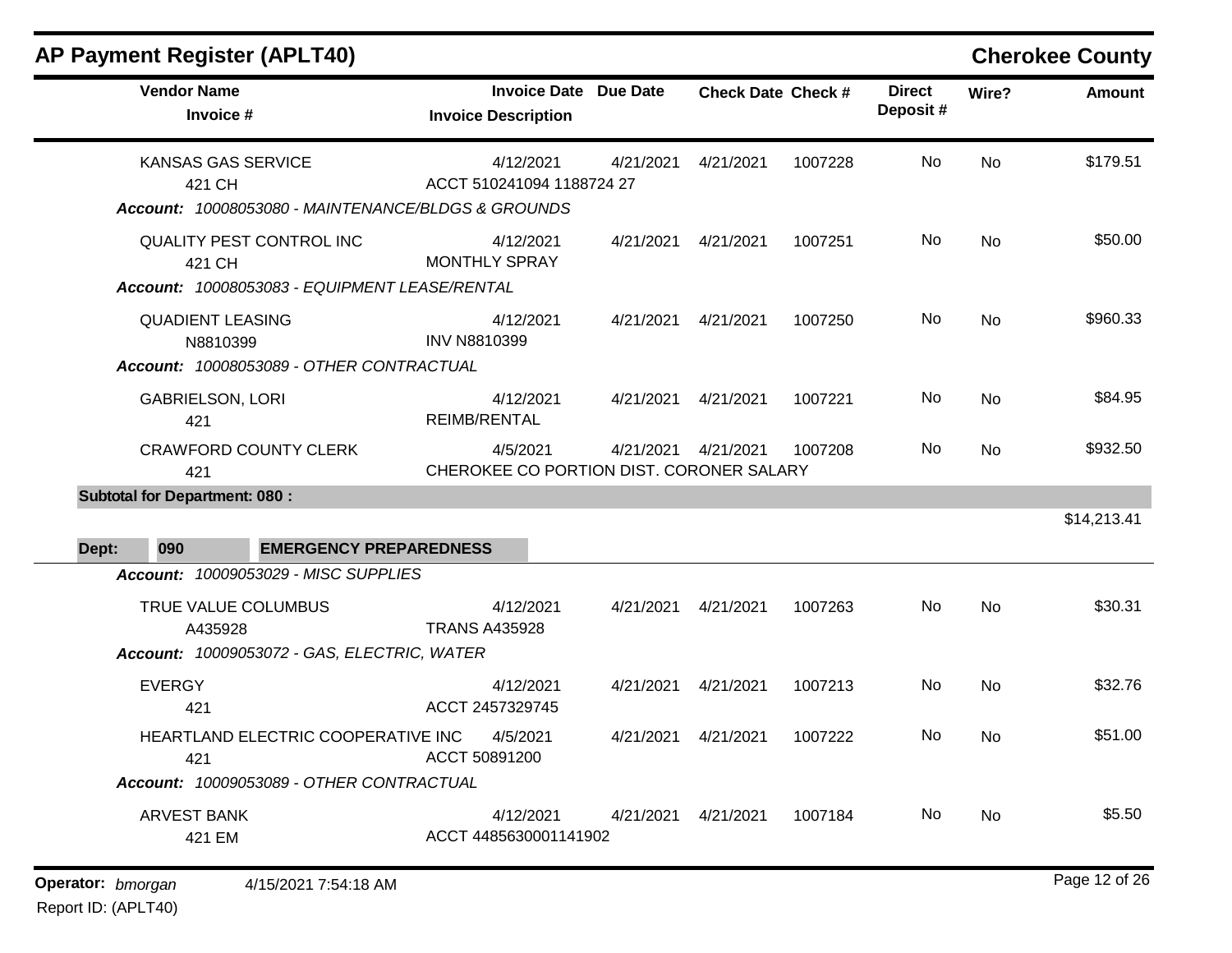|       | <b>AP Payment Register (APLT40)</b>  |                                                 |                                    |                              |           |                           |                           |           | <b>Cherokee County</b> |
|-------|--------------------------------------|-------------------------------------------------|------------------------------------|------------------------------|-----------|---------------------------|---------------------------|-----------|------------------------|
|       | <b>Vendor Name</b><br>Invoice #      |                                                 | <b>Invoice Description</b>         | <b>Invoice Date Due Date</b> |           | <b>Check Date Check #</b> | <b>Direct</b><br>Deposit# | Wire?     | <b>Amount</b>          |
|       | <b>Subtotal for Department: 090:</b> |                                                 |                                    |                              |           |                           |                           |           |                        |
| Dept: | 095                                  | <b>HUMAN RESOURCE</b>                           |                                    |                              |           |                           |                           |           | \$119.57               |
|       |                                      | Account: 10009553021 - PRINTING/OFFICE SUPPLIES |                                    |                              |           |                           |                           |           |                        |
|       | <b>ARVEST BANK</b><br>421 HR         |                                                 | 4/12/2021<br>ACCT 4485630001141803 | 4/21/2021                    | 4/21/2021 | 1007184                   | No                        | <b>No</b> | \$204.62               |
|       | <b>Subtotal for Department: 095:</b> |                                                 |                                    |                              |           |                           |                           |           |                        |
| Dept: | 150                                  | <b>COMPUTER PROGRAMMING</b>                     |                                    |                              |           |                           |                           |           | \$204.62               |
|       |                                      | Account: 10015053089 - OTHER CONTRACTUAL        |                                    |                              |           |                           |                           |           |                        |
|       | <b>STRONGHOLD DATA</b>               |                                                 | 4/1/2021                           | 4/21/2021                    | 4/21/2021 | 1007256                   | <b>No</b>                 | <b>No</b> | \$6,022.88             |
|       | 35373                                |                                                 | <b>INV 35373</b>                   |                              |           |                           |                           |           |                        |
|       | NEX-TECH<br>421                      |                                                 | 4/12/2021<br>ACCT 0000403167       | 4/21/2021                    | 4/21/2021 | 1007243                   | No.                       | <b>No</b> | \$2.50                 |
|       | <b>Subtotal for Department: 150:</b> |                                                 |                                    |                              |           |                           |                           |           |                        |
|       |                                      |                                                 |                                    |                              |           |                           |                           |           | \$6,025.38             |
| Dept: | 190                                  | 911 MAPPING                                     |                                    |                              |           |                           |                           |           |                        |
|       |                                      | Account: 10019053021 - PRINTING/OFFICE SUPPLIES |                                    |                              |           |                           |                           |           |                        |
|       | <b>ARVEST BANK</b><br>421 911        |                                                 | 4/12/2021<br>ACCT 4485630001141886 | 4/21/2021                    | 4/21/2021 | 1007184                   | No.                       | <b>No</b> | \$74.94                |
|       | <b>Subtotal for Department: 190:</b> |                                                 |                                    |                              |           |                           |                           |           |                        |
|       |                                      |                                                 |                                    |                              |           |                           |                           |           | \$74.94                |
| Dept: | 500                                  | <b>SOLID WASTE RECYCLING</b>                    |                                    |                              |           |                           |                           |           |                        |
|       |                                      | Account: 10050053502 - SOLID WASTE EXPENSES     |                                    |                              |           |                           |                           |           |                        |
|       | 03312021J                            | SOUTHEAST KANSAS RECYCLING, INC                 | 4/5/2021<br>INV 03312021J          | 4/21/2021                    | 4/21/2021 | 1007255                   | No.                       | <b>No</b> | \$1,200.00             |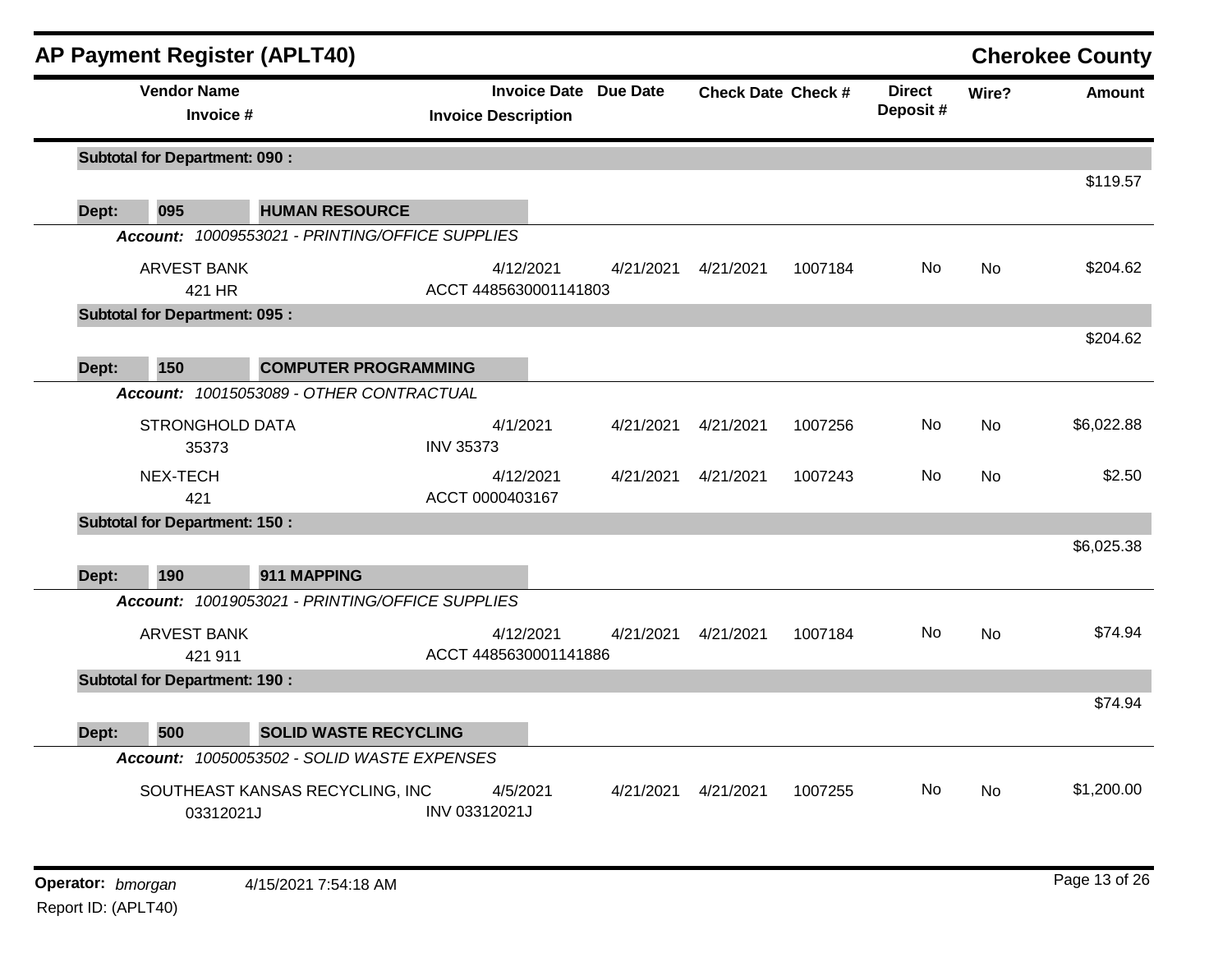|       |                                | <b>AP Payment Register (APLT40)</b>                   |                                                            |           |                           |         |                           |           | <b>Cherokee County</b> |
|-------|--------------------------------|-------------------------------------------------------|------------------------------------------------------------|-----------|---------------------------|---------|---------------------------|-----------|------------------------|
|       | <b>Vendor Name</b>             | Invoice #                                             | <b>Invoice Date Due Date</b><br><b>Invoice Description</b> |           | <b>Check Date Check #</b> |         | <b>Direct</b><br>Deposit# | Wire?     | <b>Amount</b>          |
|       |                                | <b>Subtotal for Department: 500:</b>                  |                                                            |           |                           |         |                           |           |                        |
|       |                                |                                                       |                                                            |           |                           |         |                           |           | \$1,200.00             |
|       | <b>Subtotal for Fund: 100:</b> |                                                       |                                                            |           |                           |         |                           |           |                        |
|       |                                |                                                       |                                                            |           |                           |         |                           |           | \$121,998.58           |
| Fund: | 103                            | <b>TECHNOLOGY FUND</b>                                |                                                            |           |                           |         |                           |           |                        |
| Dept: | 000                            | <b>NON-DEPARTMENTAL</b>                               |                                                            |           |                           |         |                           |           |                        |
|       |                                | Account: 10300053300 - MISC PAID OUT                  |                                                            |           |                           |         |                           |           |                        |
|       |                                | <b>STRONGHOLD DATA</b><br>35266                       | 4/1/2021<br><b>INV 35266</b>                               | 4/21/2021 | 4/21/2021                 | 1007256 | <b>No</b>                 | <b>No</b> | \$1,747.53             |
|       |                                | ETTINGER'S OFFICE SUPPLY                              | 4/5/2021                                                   | 4/21/2021 | 4/21/2021                 | 1007212 | No.                       | <b>No</b> | \$673.91               |
|       |                                | 5368710                                               | INV 5368710                                                |           |                           |         |                           |           |                        |
|       |                                | <b>Subtotal for Department: 000:</b>                  |                                                            |           |                           |         |                           |           |                        |
|       |                                |                                                       |                                                            |           |                           |         |                           |           | \$2,421.44             |
|       | <b>Subtotal for Fund: 103:</b> |                                                       |                                                            |           |                           |         |                           |           |                        |
|       |                                |                                                       |                                                            |           |                           |         |                           |           | \$2,421.44             |
| Fund: | 110                            | <b>ROAD AND BRIDGE</b>                                |                                                            |           |                           |         |                           |           |                        |
| Dept: | 000                            | <b>NON-DEPARTMENTAL</b>                               |                                                            |           |                           |         |                           |           |                        |
|       |                                | Account: 11000053021 - PRINTING/OFFICE SUPPLIES       |                                                            |           |                           |         |                           |           |                        |
|       |                                | KANSAS SECRETARY OF STATE<br>1 HWY                    | 4/7/2021<br>NOTARY/JONI HICKS                              | 4/21/2021 | 4/21/2021                 | 1007229 | No                        | <b>No</b> | \$25.00                |
|       |                                | <b>ARVEST BANK</b><br>0114-1837 HWY1                  | 4/13/2021<br>0114-1837                                     | 4/21/2021 | 4/21/2021                 | 1007184 | <b>No</b>                 | <b>No</b> | \$21.79                |
|       |                                | Account: 11000053031 - DIESEL FUEL                    |                                                            |           |                           |         |                           |           |                        |
|       |                                | <b>FARMERS COOPERATIVE ASSOCIATION</b><br>51975 HWY01 | 4/1/2021<br>ACCT #51975                                    | 4/21/2021 | 4/21/2021                 | 1007214 | No                        | No.       | \$356.86               |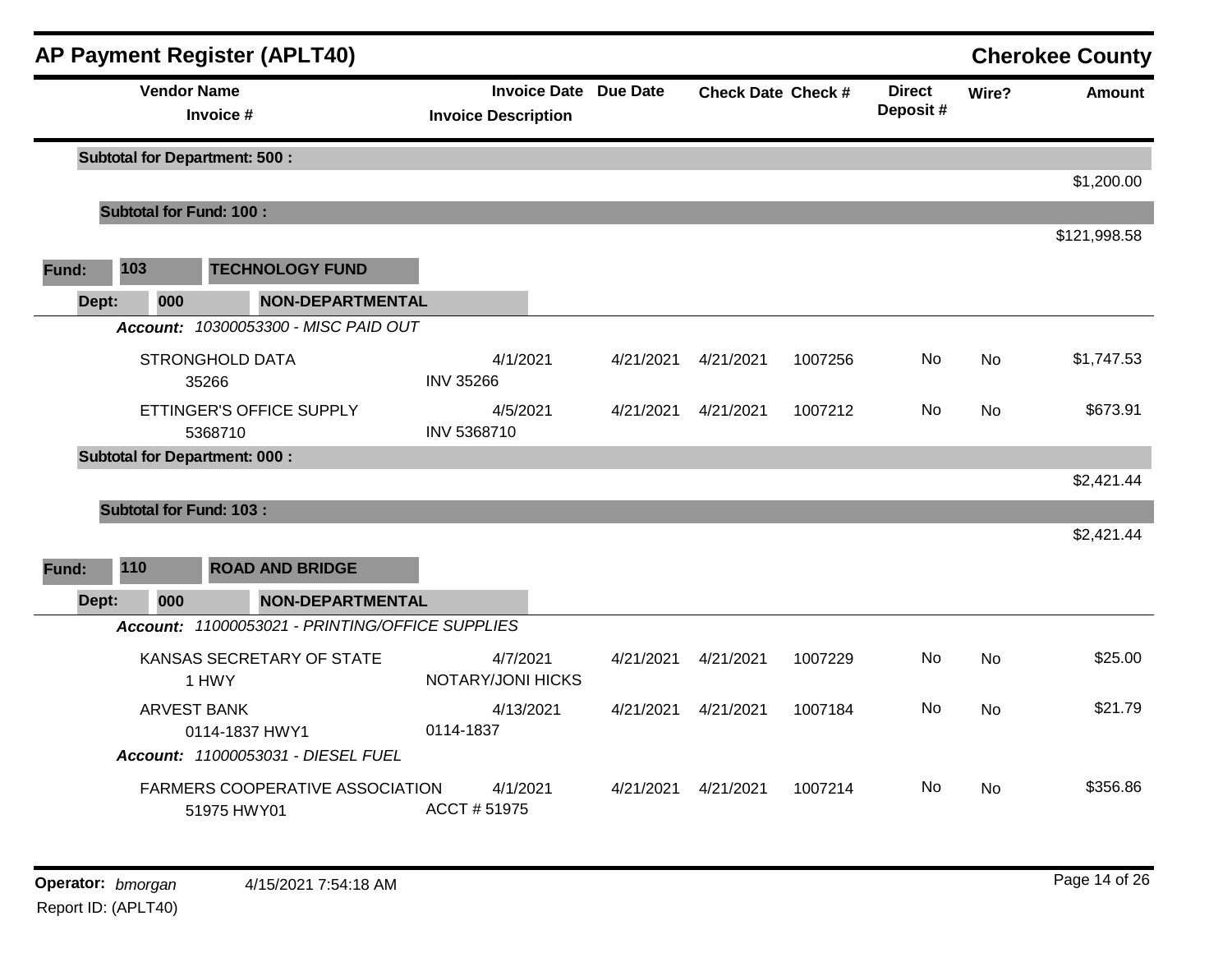| <b>Vendor Name</b><br><b>Invoice Date Due Date</b><br><b>Check Date Check #</b><br><b>Direct</b><br>Wire?<br>Deposit#<br>Invoice #<br><b>Invoice Description</b><br>No<br>FARMERS COOPERATIVE ASSOCIATION<br>3/29/2021<br>4/21/2021<br>1007214<br>No<br>4/21/2021<br>ACCT #51975<br>51975 HWY00<br>\$16,882.78<br><b>JIM WOODS MARKETING INC</b><br>3/30/2021<br>No<br><b>No</b><br>4/21/2021<br>4/21/2021<br>1007225<br>INV # 0043135-IN DIESEL<br>0043135-IN HWY<br>\$116.99<br><b>FARMERS COOPERATIVE ASSOCIATION</b><br>3/30/2021<br>1007214<br>No<br><b>No</b><br>4/21/2021<br>4/21/2021<br>INV #261929 DIESEL<br>261929 HWY<br>Account: 11000053032 - OIL/GREASE<br>FROST OIL COMPANY<br>4/1/2021<br>4/21/2021<br>4/21/2021<br>1007220<br>No<br><b>No</b><br>INV # 0239456-IN<br>0239456-IN HWY<br>Account: 11000053033 - TIRES<br>No<br>\$604.20<br>KANSASLAND TIRE OF PITTSBURG<br>4/5/2021<br>4/21/2021<br>4/21/2021<br>1007230<br><b>No</b><br>INV #10418<br>10418 HWY<br><b>Account: 11000053034 - ASPHALT</b><br>3/31/2021<br>No<br><b>No</b><br><b>TEETER'S ASPHALT &amp; MATERIALS</b><br>4/21/2021<br>4/21/2021<br>1007260<br>INV #8877 COLD PATCH<br>8877 HWY<br>Account: 11000053035 - ROCK<br>\$846.07<br><b>MIDWEST MINERALS</b><br>4/9/2021<br>4/21/2021<br>No<br><b>No</b><br>4/21/2021<br>1007237<br>INV #496439 AB-3/AS-1<br>496439 HWY<br>\$38,133.23<br>MULBERRY LIMESTONE QUARRY CO<br>3/31/2021<br>1007238<br>No<br><b>No</b><br>4/21/2021<br>4/21/2021<br><b>INV #25938 ROCK</b><br>25938 HWY<br><b>MIDWEST MINERALS</b><br>4/7/2021<br>No<br><b>No</b><br>4/21/2021<br>4/21/2021<br>1007237<br>INV #495694 AB-3/AS-1<br>495694 HWY<br><b>MIDWEST MINERALS</b><br>4/8/2021<br>4/21/2021<br>4/21/2021<br>No.<br>1007237<br>No<br>INV #496032 AB-3/AS-1<br>496032 HWY<br>Account: 11000053074 - UTILITIES/TELEPHONE BILLS<br>No<br><b>No</b><br><b>KANSAS GAS SERVICE</b><br>3/23/2021<br>4/21/2021<br>1007228<br>4/21/2021 | <b>AP Payment Register (APLT40)</b> |  |  |  | <b>Cherokee County</b> |
|-------------------------------------------------------------------------------------------------------------------------------------------------------------------------------------------------------------------------------------------------------------------------------------------------------------------------------------------------------------------------------------------------------------------------------------------------------------------------------------------------------------------------------------------------------------------------------------------------------------------------------------------------------------------------------------------------------------------------------------------------------------------------------------------------------------------------------------------------------------------------------------------------------------------------------------------------------------------------------------------------------------------------------------------------------------------------------------------------------------------------------------------------------------------------------------------------------------------------------------------------------------------------------------------------------------------------------------------------------------------------------------------------------------------------------------------------------------------------------------------------------------------------------------------------------------------------------------------------------------------------------------------------------------------------------------------------------------------------------------------------------------------------------------------------------------------------------------------------------------------------------------------------------------------------------------------------------|-------------------------------------|--|--|--|------------------------|
|                                                                                                                                                                                                                                                                                                                                                                                                                                                                                                                                                                                                                                                                                                                                                                                                                                                                                                                                                                                                                                                                                                                                                                                                                                                                                                                                                                                                                                                                                                                                                                                                                                                                                                                                                                                                                                                                                                                                                       |                                     |  |  |  | <b>Amount</b>          |
|                                                                                                                                                                                                                                                                                                                                                                                                                                                                                                                                                                                                                                                                                                                                                                                                                                                                                                                                                                                                                                                                                                                                                                                                                                                                                                                                                                                                                                                                                                                                                                                                                                                                                                                                                                                                                                                                                                                                                       |                                     |  |  |  | \$230.72               |
|                                                                                                                                                                                                                                                                                                                                                                                                                                                                                                                                                                                                                                                                                                                                                                                                                                                                                                                                                                                                                                                                                                                                                                                                                                                                                                                                                                                                                                                                                                                                                                                                                                                                                                                                                                                                                                                                                                                                                       |                                     |  |  |  |                        |
|                                                                                                                                                                                                                                                                                                                                                                                                                                                                                                                                                                                                                                                                                                                                                                                                                                                                                                                                                                                                                                                                                                                                                                                                                                                                                                                                                                                                                                                                                                                                                                                                                                                                                                                                                                                                                                                                                                                                                       |                                     |  |  |  |                        |
|                                                                                                                                                                                                                                                                                                                                                                                                                                                                                                                                                                                                                                                                                                                                                                                                                                                                                                                                                                                                                                                                                                                                                                                                                                                                                                                                                                                                                                                                                                                                                                                                                                                                                                                                                                                                                                                                                                                                                       |                                     |  |  |  | \$1,005.42             |
|                                                                                                                                                                                                                                                                                                                                                                                                                                                                                                                                                                                                                                                                                                                                                                                                                                                                                                                                                                                                                                                                                                                                                                                                                                                                                                                                                                                                                                                                                                                                                                                                                                                                                                                                                                                                                                                                                                                                                       |                                     |  |  |  |                        |
|                                                                                                                                                                                                                                                                                                                                                                                                                                                                                                                                                                                                                                                                                                                                                                                                                                                                                                                                                                                                                                                                                                                                                                                                                                                                                                                                                                                                                                                                                                                                                                                                                                                                                                                                                                                                                                                                                                                                                       |                                     |  |  |  | \$719.25               |
|                                                                                                                                                                                                                                                                                                                                                                                                                                                                                                                                                                                                                                                                                                                                                                                                                                                                                                                                                                                                                                                                                                                                                                                                                                                                                                                                                                                                                                                                                                                                                                                                                                                                                                                                                                                                                                                                                                                                                       |                                     |  |  |  |                        |
|                                                                                                                                                                                                                                                                                                                                                                                                                                                                                                                                                                                                                                                                                                                                                                                                                                                                                                                                                                                                                                                                                                                                                                                                                                                                                                                                                                                                                                                                                                                                                                                                                                                                                                                                                                                                                                                                                                                                                       |                                     |  |  |  |                        |
|                                                                                                                                                                                                                                                                                                                                                                                                                                                                                                                                                                                                                                                                                                                                                                                                                                                                                                                                                                                                                                                                                                                                                                                                                                                                                                                                                                                                                                                                                                                                                                                                                                                                                                                                                                                                                                                                                                                                                       |                                     |  |  |  | \$1,857.64             |
|                                                                                                                                                                                                                                                                                                                                                                                                                                                                                                                                                                                                                                                                                                                                                                                                                                                                                                                                                                                                                                                                                                                                                                                                                                                                                                                                                                                                                                                                                                                                                                                                                                                                                                                                                                                                                                                                                                                                                       |                                     |  |  |  | \$1,208.70             |
| ACCT #510738202155527000                                                                                                                                                                                                                                                                                                                                                                                                                                                                                                                                                                                                                                                                                                                                                                                                                                                                                                                                                                                                                                                                                                                                                                                                                                                                                                                                                                                                                                                                                                                                                                                                                                                                                                                                                                                                                                                                                                                              | 510738202155527000 HWY00            |  |  |  | \$161.30               |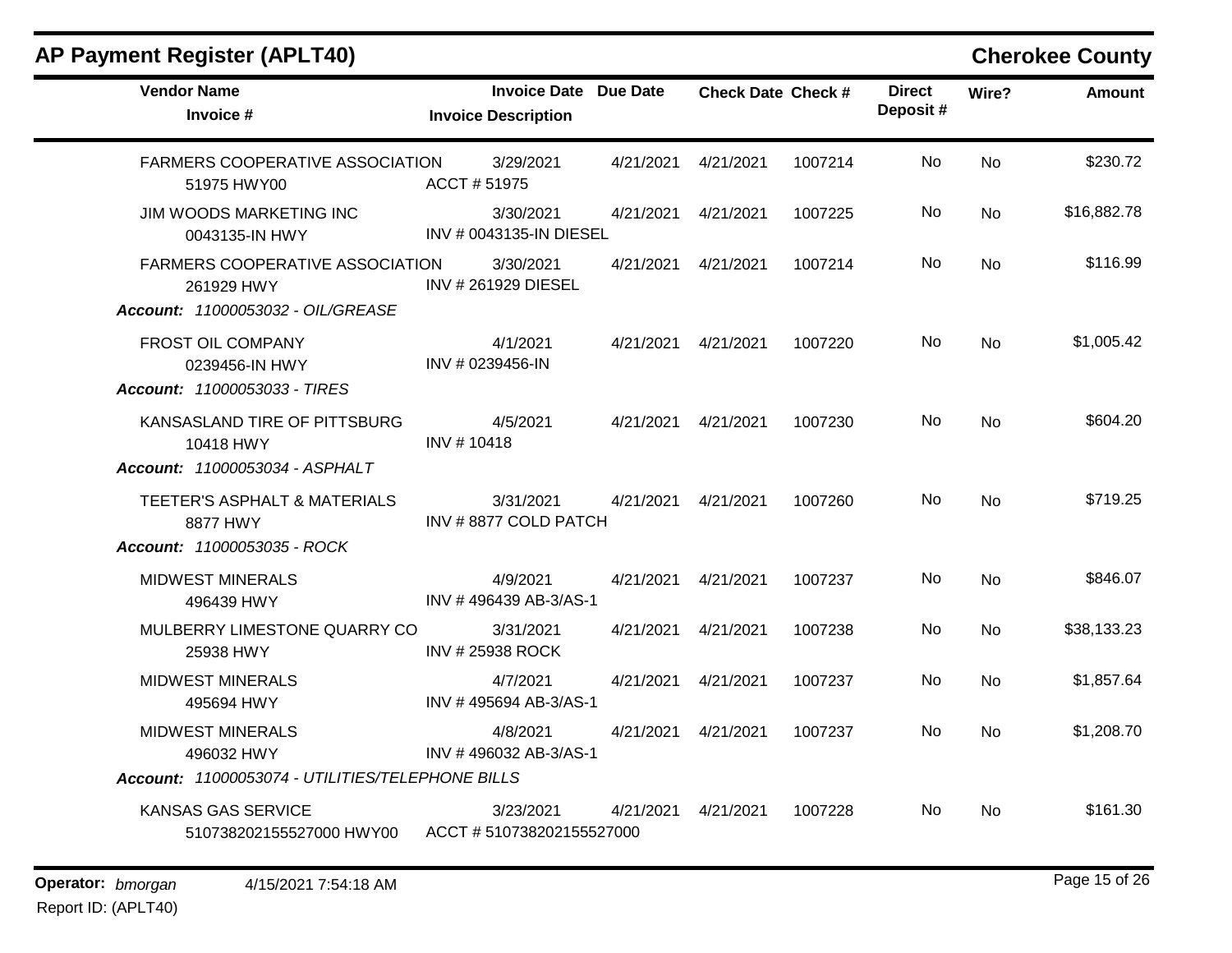| <b>Vendor Name</b><br>Invoice #                                                                     | <b>Invoice Date Due Date</b><br><b>Invoice Description</b>  |                      | <b>Check Date Check #</b> |         | <b>Direct</b><br>Deposit# | Wire?     | <b>Amount</b> |
|-----------------------------------------------------------------------------------------------------|-------------------------------------------------------------|----------------------|---------------------------|---------|---------------------------|-----------|---------------|
| <b>CITY OF COLUMBUS</b><br>08-88010-00 HWY00                                                        | 3/30/2021<br>ACCT # 08-88010-00                             | 4/21/2021            | 4/21/2021                 | 1007198 | No                        | <b>No</b> | \$120.00      |
| <b>KANSAS GAS SERVICE</b><br>510148149119141118 HWY00<br>Account: 11000053079 - MACHINERY/EQUIPMENT | 3/23/2021<br>ACCT #510148149119141118                       | 4/21/2021            | 4/21/2021                 | 1007228 | No.                       | <b>No</b> | \$692.31      |
| NATALINIS AUTOMOTIVE<br>767995 HWY                                                                  | 4/9/2021<br>INV #767995 DIESEL FUEL SUPPLMENT               | 4/21/2021            | 4/21/2021                 | 1007241 | No                        | <b>No</b> | \$128.28      |
| <b>FARMERS COOPERATIVE ASSOCIATION</b><br>298362 HWY                                                | 3/30/2021<br>INV # 298362 RATCHET, GRAB HOOK, CHAIN         | 4/21/2021  4/21/2021 |                           | 1007214 | No                        | <b>No</b> | \$297.90      |
| NATALINIS AUTOMOTIVE<br>766819 HWY                                                                  | 3/30/2021<br>INV #766819 HOSE CLAMP                         | 4/21/2021            | 4/21/2021                 | 1007240 | No                        | <b>No</b> | \$17.16       |
| NATALINIS AUTOMOTIVE<br>767989 HWY                                                                  | 4/9/2021<br><b>INV #767989 BATTERY</b>                      | 4/21/2021            | 4/21/2021                 | 1007241 | No                        | <b>No</b> | \$225.98      |
| NATALINIS AUTOMOTIVE<br>767977 HWY                                                                  | 4/9/2021<br>INV #767977 WASHER FLUID                        | 4/21/2021            | 4/21/2021                 | 1007241 | No.                       | <b>No</b> | \$19.74       |
| NATALINIS AUTOMOTIVE<br>767752 HWY                                                                  | 4/7/2021<br>INV #767752 TIRE PRESSURE MONITORING SYSTEM     | 4/21/2021            | 4/21/2021                 | 1007240 | No                        | <b>No</b> | \$41.70       |
| NATALINIS AUTOMOTIVE<br>767549 HWY                                                                  | 4/6/2021<br><b>INV #767549 BATTERY</b>                      | 4/21/2021            | 4/21/2021                 | 1007240 | No                        | <b>No</b> | \$95.49       |
| NATALINIS AUTOMOTIVE<br>766887 HWY                                                                  | 3/31/2021<br>INV#766887 AIR FILTER                          | 4/21/2021            | 4/21/2021                 | 1007240 | No                        | <b>No</b> | \$147.44      |
| <b>BO'S 1 STOP</b><br>234 HWY                                                                       | 3/10/2021<br>INV # 234 12"STORM, 15" HP STORM, 36" HP STORM | 4/21/2021            | 4/21/2021                 | 1007190 | No                        | <b>No</b> | \$10,243.80   |
| NATALINIS AUTOMOTIVE<br>767560 HWY                                                                  | 4/6/2021<br>INV #767560 SHRINK TUBING, PLASTIC CREEPER      | 4/21/2021  4/21/2021 |                           | 1007240 | No                        | <b>No</b> | \$65.06       |
| <b>ARVEST BANK</b><br>0114-1837 HWY1                                                                | 4/13/2021<br>0114-1837                                      | 4/21/2021            | 4/21/2021                 | 1007184 | No.                       | No.       | \$586.82      |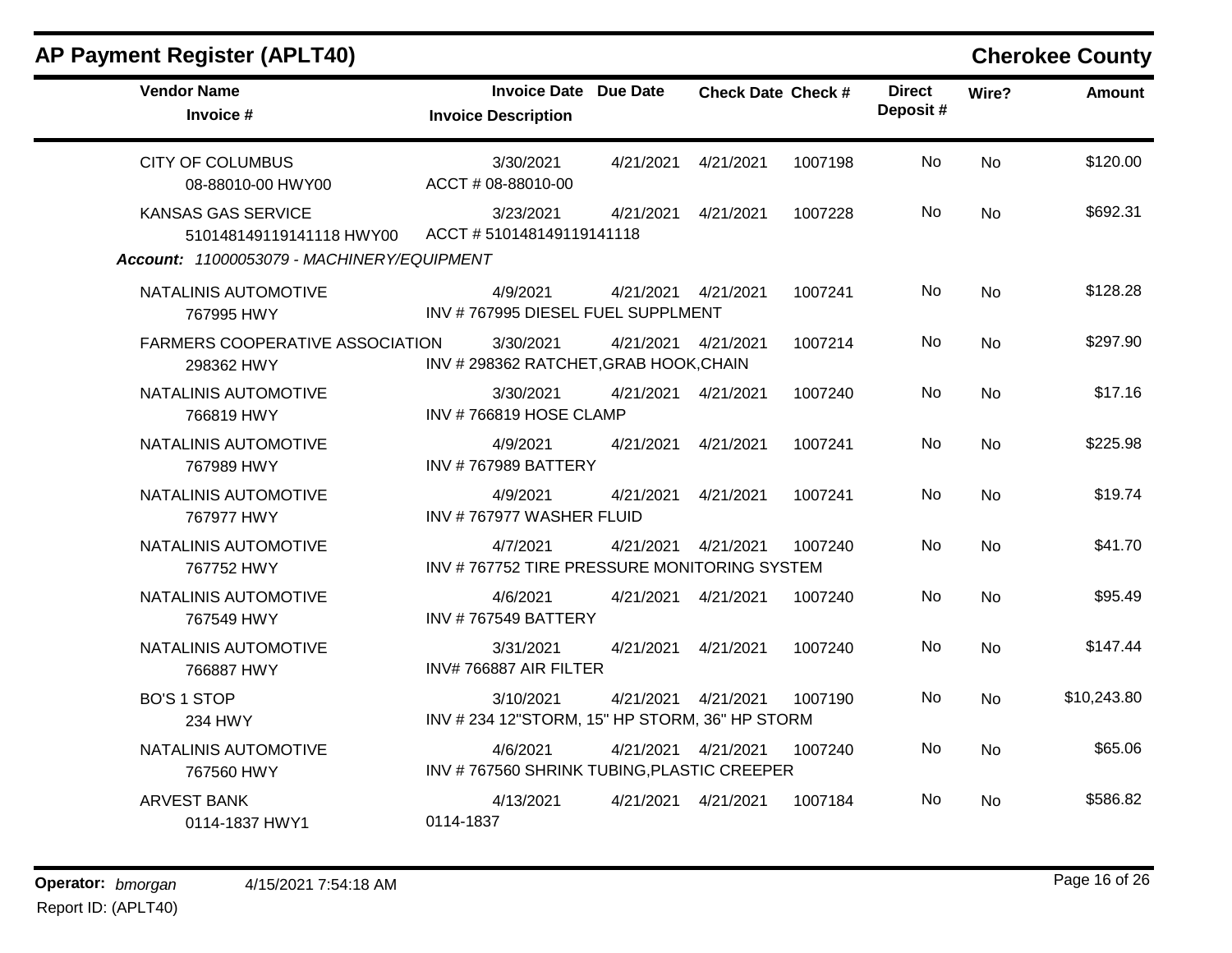| <b>Vendor Name</b><br>Invoice #             | <b>Invoice Date Due Date</b><br><b>Invoice Description</b> |                      | <b>Check Date Check #</b> |         | <b>Direct</b><br>Deposit# | Wire?     | <b>Amount</b> |
|---------------------------------------------|------------------------------------------------------------|----------------------|---------------------------|---------|---------------------------|-----------|---------------|
| <b>HERITAGE TRACTOR</b><br>11066921 HWY     | 4/7/2021<br>INV #11066921 REAR VIEW MIRROR                 | 4/21/2021            | 4/21/2021                 | 1007224 | No                        | <b>No</b> | \$389.40      |
| NATALINIS AUTOMOTIVE<br>767637 HWY          | 4/6/2021<br><b>INV #767637 BATTERY</b>                     | 4/21/2021            | 4/21/2021                 | 1007240 | No                        | <b>No</b> | \$87.98       |
| TRUE VALUE COLUMBUS<br>A436028 HWY          | 4/8/2021<br>INV # A436028                                  | 4/21/2021            | 4/21/2021                 | 1007263 | No                        | <b>No</b> | \$53.08       |
| JOHN FABICK TRACTOR CO<br>SIJO0105817 HWY   | 3/31/2021<br>INV # SIJO0105817                             | 4/21/2021            | 4/21/2021                 | 1007226 | No                        | <b>No</b> | \$1,294.83    |
| <b>ARVEST BANK</b><br>0114-1837 HWY1        | 4/13/2021<br>0114-1837                                     | 4/21/2021            | 4/21/2021                 | 1007184 | No                        | <b>No</b> | \$0.72        |
| JOHN FABICK TRACTOR CO<br>SIJO0105705 HWY   | 3/30/2021<br>INV # SIJO0105705 MAINTAIN ELECTRIC SYSTEM    | 4/21/2021  4/21/2021 |                           | 1007226 | No                        | <b>No</b> | \$2,426.70    |
| JOHN FABICK TRACTOR CO<br>PIJO0413378 HWY   | 4/6/2021<br>INV # PIJO0413378                              | 4/21/2021  4/21/2021 |                           | 1007226 | No                        | <b>No</b> | \$681.10      |
| JOHN FABICK TRACTOR CO<br>PIJO0413377 HWY   | 4/6/2021<br>INV # PIJO0413377 EDGE-CUTTING, LOCKNUT, SCREW | 4/21/2021            | 4/21/2021                 | 1007226 | No                        | <b>No</b> | \$198.45      |
| JOHN FABICK TRACTOR CO<br>PIJO0412861 HWY   | 3/31/2021<br>INV # PIJO0412861                             | 4/21/2021  4/21/2021 |                           | 1007226 | No                        | <b>No</b> | \$1,325.00    |
| NATALINIS AUTOMOTIVE<br>768336 HWY          | 4/12/2021<br>INV #768336                                   | 4/21/2021            | 4/21/2021                 | 1007241 | <b>No</b>                 | <b>No</b> | \$33.48       |
| JOPLIN FREIGHTLINER SALES INC<br>10070P HWY | 4/8/2021<br>INV #10070P                                    | 4/21/2021            | 4/21/2021                 | 1007227 | No                        | <b>No</b> | \$5,425.12    |
| NATALINIS AUTOMOTIVE<br>768031 HWY          | 4/9/2021<br>INV #768031 LAMP, CONNECTOR, SOCKET            | 4/21/2021            | 4/21/2021                 | 1007241 | No                        | No        | \$22.13       |
| TRUE VALUE COLUMBUS<br>A435802 HWY          | 4/6/2021<br>INV # A435802 KEY                              | 4/21/2021  4/21/2021 |                           | 1007263 | No                        | <b>No</b> | \$15.21       |
| <b>POWERPLAN</b><br>87002-40937 HWY00       | 3/18/2021<br>ACCT # 87002-40937                            | 4/21/2021            | 4/21/2021                 | 1007247 | No.                       | <b>No</b> | \$535.25      |

**Operator:** bmorgan 4/15/2021 7:54:18 AM

Report ID: (APLT40)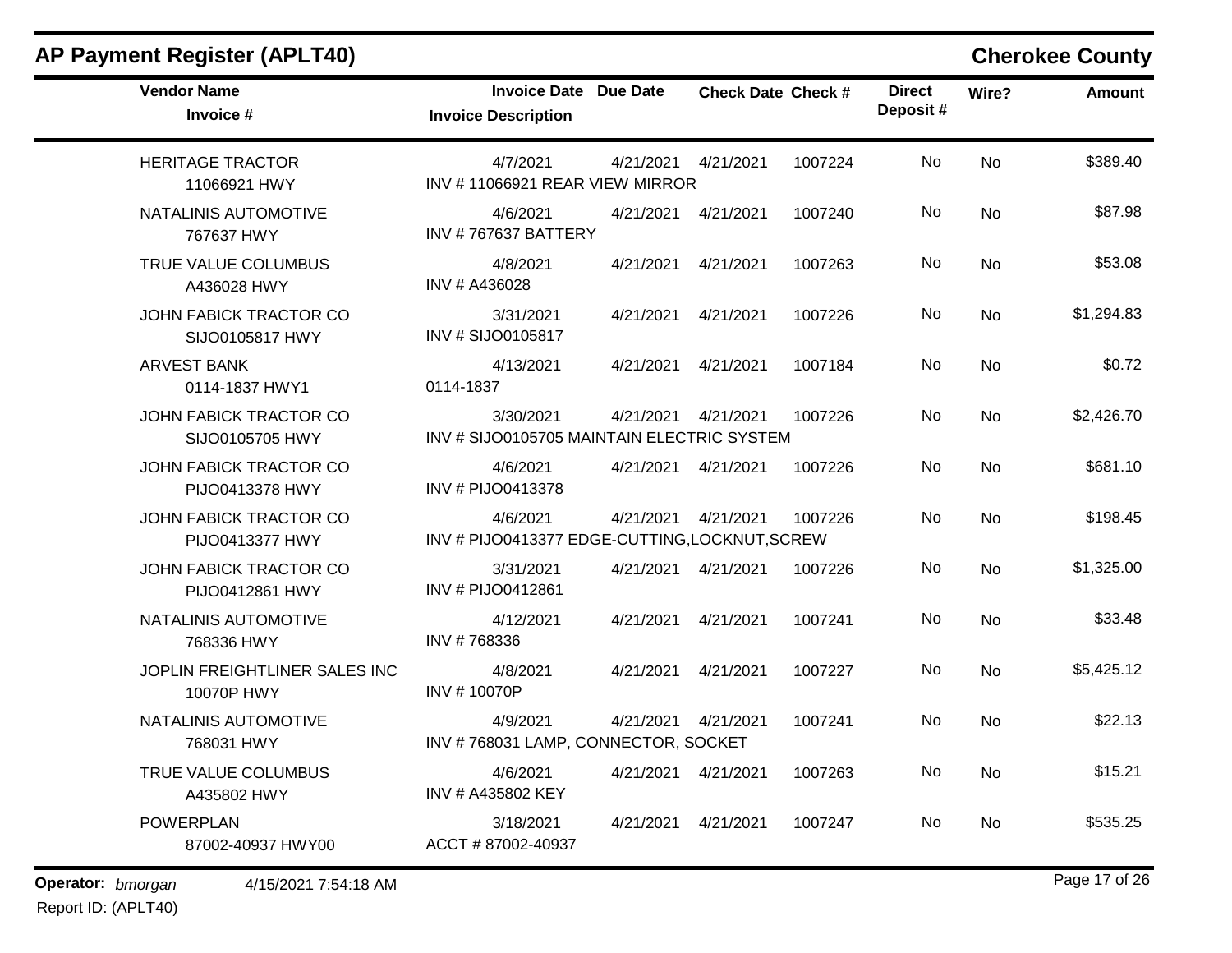| <b>AP Payment Register (APLT40)</b>                  |                                                              |                 |                           |         |                           |           | <b>Cherokee County</b> |
|------------------------------------------------------|--------------------------------------------------------------|-----------------|---------------------------|---------|---------------------------|-----------|------------------------|
| <b>Vendor Name</b><br>Invoice #                      | <b>Invoice Date</b><br><b>Invoice Description</b>            | <b>Due Date</b> | <b>Check Date Check #</b> |         | <b>Direct</b><br>Deposit# | Wire?     | <b>Amount</b>          |
| NATALINIS AUTOMOTIVE<br>766771 HWY                   | 3/30/2021<br>INV #766771 AIR FILTER                          | 4/21/2021       | 4/21/2021                 | 1007240 | <b>No</b>                 | <b>No</b> | \$442.32               |
| <b>HERITAGE TRACTOR</b><br>11066923 HWY              | 4/7/2021<br>INV #11066923 ARM REST                           | 4/21/2021       | 4/21/2021                 | 1007224 | No                        | No        | \$282.64               |
| <b>FARMERS COOPERATIVE ASSOCIATION</b><br>298845 HWY | 4/5/2021<br>INV #298845 BOLTS                                | 4/21/2021       | 4/21/2021                 | 1007214 | No                        | No        | \$10.85                |
| NATALINIS AUTOMOTIVE<br>768302 HWY                   | 4/12/2021<br>INV#768302                                      | 4/21/2021       | 4/21/2021                 | 1007241 | No                        | No        | \$113.99               |
| <b>FASTENAL COMPANY</b><br>KSPIT832-42 HWY           | 4/1/2021<br>INV # KSPIT83242                                 | 4/21/2021       | 4/21/2021                 | 1007215 | No                        | <b>No</b> | \$108.82               |
| <b>ARVEST BANK</b><br>0114-1837 HWY1                 | 4/13/2021<br>0114-1837                                       | 4/21/2021       | 4/21/2021                 | 1007184 | No                        | No        | \$159.50               |
| <b>ARVEST BANK</b><br>0114-1837 HWY1                 | 4/13/2021<br>0114-1837                                       | 4/21/2021       | 4/21/2021                 | 1007184 | No                        | <b>No</b> | \$825.86               |
| <b>ARVEST BANK</b><br>0114-1837 HWY1                 | 4/13/2021<br>0114-1837                                       | 4/21/2021       | 4/21/2021                 | 1007184 | No                        | No        | \$28.75                |
| NATALINIS AUTOMOTIVE<br>467470 HWY                   | 4/5/2021<br>INV #767470 CABLE TIE, SLEDGE HAMMER             | 4/21/2021       | 4/21/2021                 | 1007240 | No                        | <b>No</b> | \$108.49               |
| <b>ARVEST BANK</b><br>0114-1837 HWY1                 | 4/13/2021<br>0114-1837                                       | 4/21/2021       | 4/21/2021                 | 1007184 | No                        | No        | \$12.99                |
| <b>ARVEST BANK</b><br>0114-1837 HWY1                 | 4/13/2021<br>0114-1837                                       | 4/21/2021       | 4/21/2021                 | 1007184 | No                        | No        | \$60.00                |
| <b>BILL'S MOWER</b><br>5 HWY                         | 4/6/2021<br>INV #5 OIL, SPARK PLUGS, OIL FILTER, FUES FILTER | 4/21/2021       | 4/21/2021                 | 1007189 | No.                       | No        | \$47.94                |
| <b>ARVEST BANK</b><br>0114-1837 HWY1                 | 4/13/2021<br>0114-1837                                       |                 | 4/21/2021  4/21/2021      | 1007184 | No                        | No        | \$82.10                |
| FARMERS COOPERATIVE ASSOCIATION<br>299454 HWY        | 4/12/2021<br>INV #299454 POST PULLER                         | 4/21/2021       | 4/21/2021                 | 1007214 | No                        | No        | \$46.99                |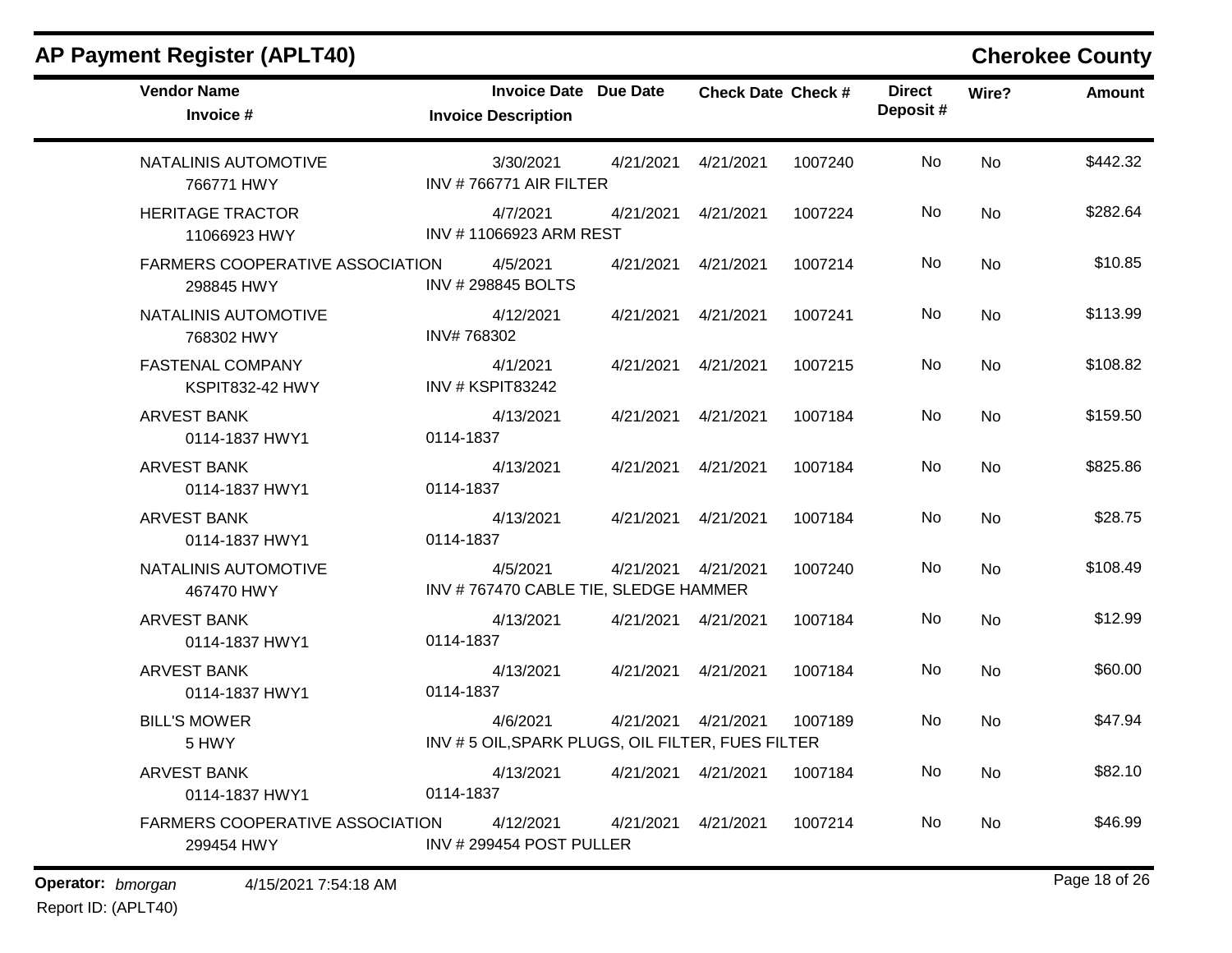| <b>AP Payment Register (APLT40)</b>           |                                                            |           |                           |         |                           |           | <b>Cherokee County</b> |
|-----------------------------------------------|------------------------------------------------------------|-----------|---------------------------|---------|---------------------------|-----------|------------------------|
| <b>Vendor Name</b><br>Invoice #               | <b>Invoice Date Due Date</b><br><b>Invoice Description</b> |           | <b>Check Date Check #</b> |         | <b>Direct</b><br>Deposit# | Wire?     | <b>Amount</b>          |
| <b>ARVEST BANK</b><br>0114-1837 HWY1          | 4/13/2021<br>0114-1837                                     | 4/21/2021 | 4/21/2021                 | 1007184 | No.                       | <b>No</b> | \$101.95               |
| FARMERS COOPERATIVE ASSOCIATION<br>299238 HWY | 4/9/2021<br><b>INV #299238 CABLE TIE</b>                   | 4/21/2021 | 4/21/2021                 | 1007214 | No                        | No        | \$7.07                 |
| PRIER TIRE SUPPLY INC<br>0096811-IN HWY       | 4/5/2021<br>INV # 0096811-IN O RING                        | 4/21/2021 | 4/21/2021                 | 1007248 | No.                       | <b>No</b> | \$179.29               |
| <b>BEACON TIRE</b><br>60050621 HWY            | 4/12/2021<br>INV #60050621                                 | 4/21/2021 | 4/21/2021                 | 1007188 | No                        | <b>No</b> | \$844.00               |
| APPLEMARKET<br>3798318 HWY                    | 4/9/2021<br>INV #3798318 CLEANER                           | 4/21/2021 | 4/21/2021                 | 1007182 | No.                       | No        | \$13.23                |
| APPLEMARKET<br>37983148 HWY                   | 4/9/2021<br>#37983148 SUGAR                                | 4/21/2021 | 4/21/2021                 | 1007182 | <b>No</b>                 | <b>No</b> | \$2.55                 |
| MUNICIPAL INDUSTRIAL SUPPLY<br>3170 HWY       | 4/7/2021<br>INV #3170                                      | 4/21/2021 | 4/21/2021                 | 1007239 | No                        | No        | \$1,091.91             |
| JOPLIN FREIGHTLINER SALES INC<br>61157706 HWY | 4/6/2021<br>INV #61157706 FILTERS                          | 4/21/2021 | 4/21/2021                 | 1007227 | No                        | No        | \$892.54               |
| JOPLIN FREIGHTLINER SALES INC<br>61174406 HWY | 4/2/2021<br>INV #61174406                                  | 4/21/2021 | 4/21/2021                 | 1007227 | No                        | No        | \$728.29               |
| JOPLIN FREIGHTLINER SALES INC<br>61209606 HWY | 4/6/2021<br>INV # 61209606 SENSOR                          | 4/21/2021 | 4/21/2021                 | 1007227 | <b>No</b>                 | <b>No</b> | \$113.46               |
| JOPLIN FREIGHTLINER SALES INC<br>61210206 HWY | 4/6/2021<br>INV #61210206                                  | 4/21/2021 | 4/21/2021                 | 1007227 | No.                       | <b>No</b> | (\$1,672.06)           |
| NATALINIS AUTOMOTIVE<br>766752 HWY            | 3/30/2021<br>INV #766752 FUEL FILTER                       | 4/21/2021 | 4/21/2021                 | 1007240 | No.                       | No        | \$31.42                |
| <b>ARVEST BANK</b><br>0114-1837 HWY1          | 4/13/2021<br>0114-1837                                     | 4/21/2021 | 4/21/2021                 | 1007184 | <b>No</b>                 | No        | \$251.38               |

*Account: 11000053080 - MAINTENANCE/BLDGS & GROUNDS*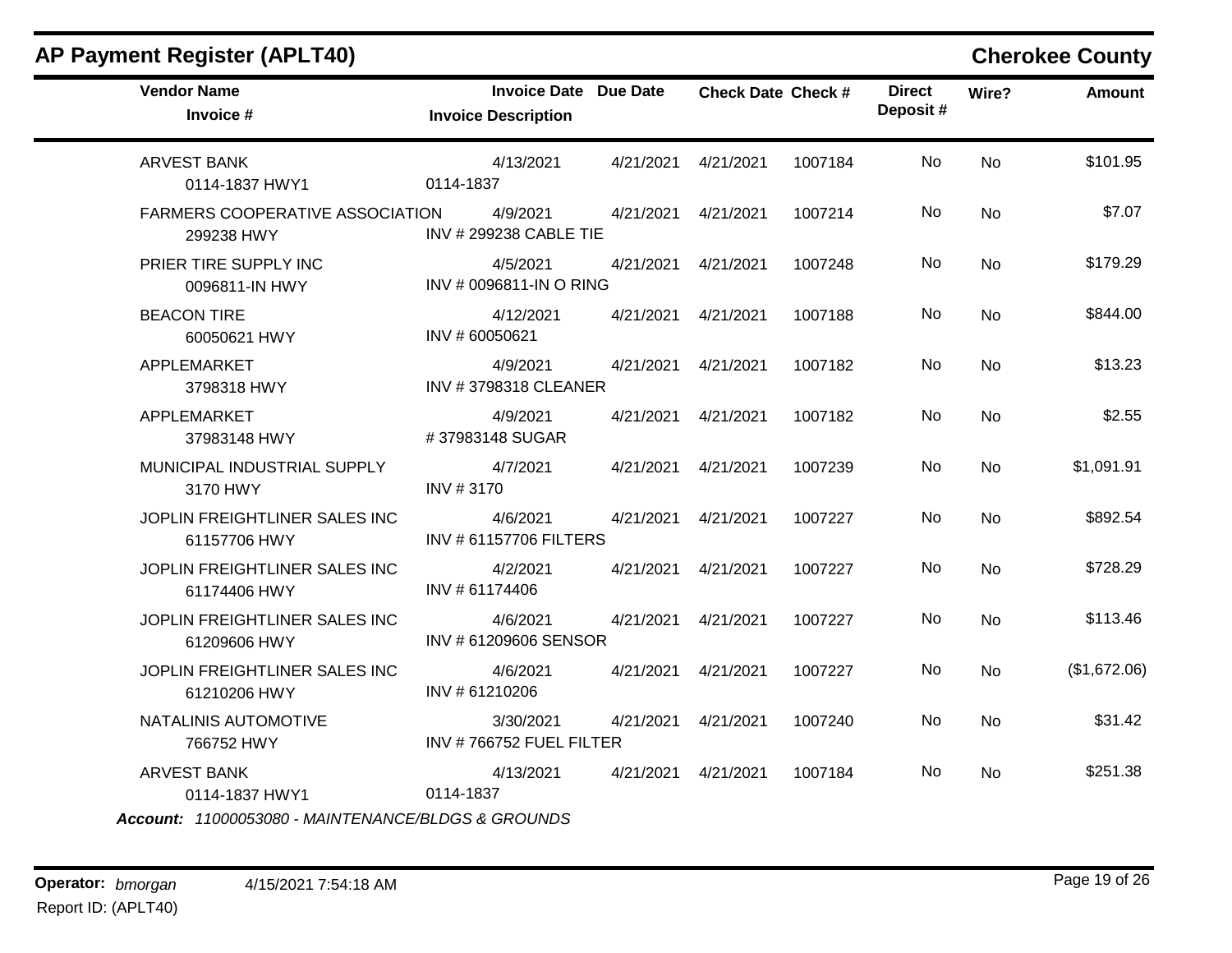| <b>Vendor Name</b><br>Invoice #             | <b>Invoice Date Due Date</b><br><b>Invoice Description</b> |           | <b>Check Date Check #</b> |         | <b>Direct</b><br>Deposit # | Wire?     | Amount        |
|---------------------------------------------|------------------------------------------------------------|-----------|---------------------------|---------|----------------------------|-----------|---------------|
| CLEAN THE UNIFORM CO JOPLIN<br>20207454 HWY | 4/5/2021<br>INV #20207454                                  | 4/21/2021 | 4/21/2021                 | 1007202 | No                         | <b>No</b> | \$41.81       |
| CLEAN THE UNIFORM CO JOPLIN<br>20205904 HWY | 3/29/2021<br>INV #20205904                                 | 4/21/2021 | 4/21/2021                 | 1007202 | No                         | <b>No</b> | \$41.81       |
| Account: 11000053089 - OTHER CONTRACTUAL    |                                                            |           |                           |         |                            |           |               |
| <b>ARVEST BANK</b><br>0114-1837 HWY1        | 4/13/2021<br>0114-1837                                     |           | 4/21/2021  4/21/2021      | 1007184 | No                         | No        | \$338.96      |
| <b>KDHE</b><br>1 HWY                        | 4/7/2021<br>2021 HAZARDOUS WASTE REPORT AND MONITORING FEE | 4/21/2021 | 4/21/2021                 | 1007231 | No                         | No        | \$150.00      |
| <b>Subtotal for Department: 000:</b>        |                                                            |           |                           |         |                            |           |               |
|                                             |                                                            |           |                           |         |                            |           | \$92,828.93   |
| <b>Subtotal for Fund: 110:</b>              |                                                            |           |                           |         |                            |           |               |
| 130<br><b>NOXIOUS WEED</b><br>Fund:         |                                                            |           |                           |         |                            |           | \$92,828.93   |
| 000<br><b>NON-DEPARTMENTAL</b><br>Dept:     |                                                            |           |                           |         |                            |           |               |
| Account: 13000053030 - GASOLINE             |                                                            |           |                           |         |                            |           |               |
| <b>ARVEST BANK</b><br>421                   | 4/12/2021<br>ACCT 4485638000235641                         | 4/21/2021 | 4/21/2021                 | 1007184 | No                         | <b>No</b> | \$58.80       |
| Account: 13000053077 - HOTEL RENTALS        |                                                            |           |                           |         |                            |           |               |
| <b>ARVEST BANK</b><br>421                   | 4/12/2021<br>ACCT 4485638000235641                         | 4/21/2021 | 4/21/2021                 | 1007184 | No                         | <b>No</b> | \$309.06      |
| Account: 13000053089 - OTHER CONTRACTUAL    |                                                            |           |                           |         |                            |           |               |
| <b>ARVEST BANK</b><br>421                   | 4/12/2021<br>ACCT 4485638000235641                         | 4/21/2021 | 4/21/2021                 | 1007184 | No.                        | No        | \$19.60       |
| Account: 13000053141 - CHEMICALS            |                                                            |           |                           |         |                            |           |               |
| NUTRIEN AG SOLUTIONS<br>44554595            | 4/5/2021<br>INV 44554595                                   |           | 4/21/2021  4/21/2021      | 1007244 | No                         | No        | \$2,998.00    |
| Operator: bmorgan<br>4/15/2021 7:54:18 AM   |                                                            |           |                           |         |                            |           | Page 20 of 26 |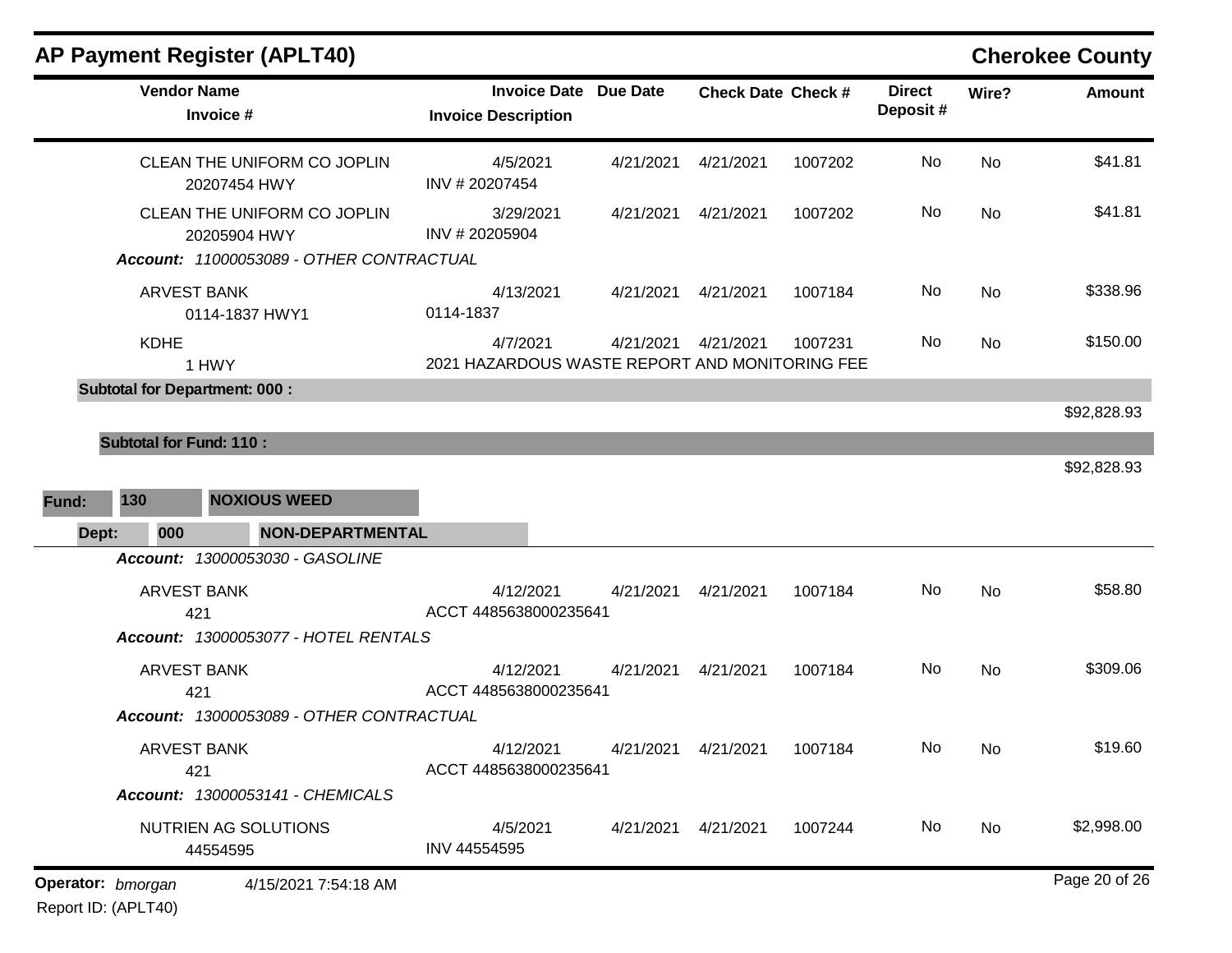|       |                   | <b>AP Payment Register (APLT40)</b>               |                                                            |           |                           |         |                           |           | <b>Cherokee County</b> |
|-------|-------------------|---------------------------------------------------|------------------------------------------------------------|-----------|---------------------------|---------|---------------------------|-----------|------------------------|
|       |                   | <b>Vendor Name</b><br>Invoice #                   | <b>Invoice Date Due Date</b><br><b>Invoice Description</b> |           | <b>Check Date Check #</b> |         | <b>Direct</b><br>Deposit# | Wire?     | <b>Amount</b>          |
|       |                   | NUTRIEN AG SOLUTIONS<br>421                       | 4/13/2021<br>ACCT 1273107                                  | 4/21/2021 | 4/21/2021                 | 1007244 | No                        | <b>No</b> | \$1,005.30             |
|       |                   | <b>Subtotal for Department: 000:</b>              |                                                            |           |                           |         |                           |           | \$4,390.76             |
|       |                   | <b>Subtotal for Fund: 130:</b>                    |                                                            |           |                           |         |                           |           |                        |
| Fund: | 140               | <b>HEALTH</b>                                     |                                                            |           |                           |         |                           |           | \$4,390.76             |
| Dept: | 000               | <b>NON-DEPARTMENTAL</b>                           |                                                            |           |                           |         |                           |           |                        |
|       |                   | Account: 14000053025 - PARTS/VEHICLE REPAIRS      |                                                            |           |                           |         |                           |           |                        |
|       |                   | <b>WEX BANK</b><br>70986344                       | 4/6/2021<br>INV 70986344                                   | 4/21/2021 | 4/21/2021                 | 1007268 | No                        | <b>No</b> | \$39.18                |
|       |                   | Account: 14000053072 - GAS, ELECTRIC, WATER/PHONE |                                                            |           |                           |         |                           |           |                        |
|       |                   | <b>CITY OF COLUMBUS</b><br>421 HE                 | 4/6/2021<br>ACCT 07-17240-00                               | 4/21/2021 | 4/21/2021                 | 1007199 | No                        | <b>No</b> | \$60.00                |
|       |                   | KANSAS GAS SERVICE<br>421 HE                      | 4/12/2021<br>ACCT 510080477 1188672 27                     | 4/21/2021 | 4/21/2021                 | 1007228 | No                        | <b>No</b> | \$150.95               |
|       |                   | Account: 14000053075 - DUES/SUBSCRIPTIONS         |                                                            |           |                           |         |                           |           |                        |
|       |                   | <b>COLUMBUS NEWS REPORT</b><br>342                | 4/6/2021<br><b>CLASSIFIED ADVERTISING</b>                  | 4/21/2021 | 4/21/2021                 | 1007203 | No                        | <b>No</b> | \$25.00                |
|       |                   | Account: 14000053076 - PROFESSIONAL SERVICES      |                                                            |           |                           |         |                           |           |                        |
|       |                   | CRAW-KAN TELEPHONE COOPERATIVE INC<br>421 HE      | 4/6/2021<br><b>ACCT 129793</b>                             | 4/21/2021 | 4/21/2021                 | 1007209 | <b>No</b>                 | <b>No</b> | \$22.48                |
|       |                   | QUALITY PEST CONTROL INC<br>421                   | 4/12/2021<br><b>MONTHLY SPRAY</b>                          | 4/21/2021 | 4/21/2021                 | 1007251 | No                        | <b>No</b> | \$50.00                |
|       |                   | Account: 14000053182 - CONTRACTS                  |                                                            |           |                           |         |                           |           |                        |
|       |                   | COMMUNITY HEALTH CENTER OF SEK INC<br>5115        | 4/1/2021<br><b>INV 5115</b>                                | 4/21/2021 | 4/21/2021                 | 1007204 | No                        | No        | \$100.00               |
|       | Operator: bmorgan | 4/15/2021 7:54:18 AM                              |                                                            |           |                           |         |                           |           | Page 21 of 26          |

Report ID: (APLT40)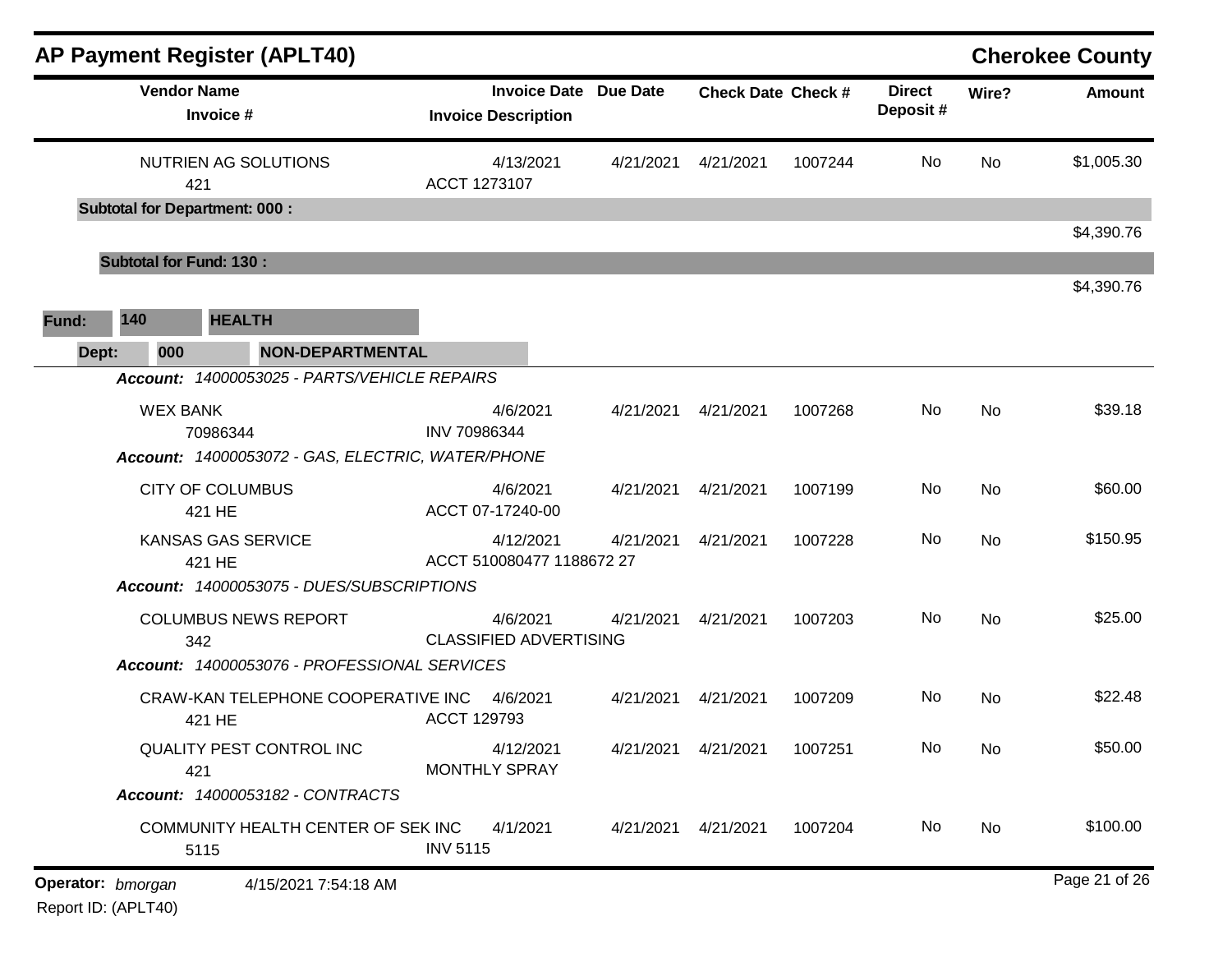|                   |                    | <b>AP Payment Register (APLT40)</b>        |                                  |                              |                           |         |                           |           | <b>Cherokee County</b> |
|-------------------|--------------------|--------------------------------------------|----------------------------------|------------------------------|---------------------------|---------|---------------------------|-----------|------------------------|
|                   | <b>Vendor Name</b> | Invoice #                                  | <b>Invoice Description</b>       | <b>Invoice Date Due Date</b> | <b>Check Date Check #</b> |         | <b>Direct</b><br>Deposit# | Wire?     | <b>Amount</b>          |
|                   |                    | COMMUNITY HEALTH CENTER OF SEK INC<br>5317 | 4/12/2021<br><b>INV 5317</b>     | 4/21/2021                    | 4/21/2021                 | 1007204 | <b>No</b>                 | No        | \$100.00               |
|                   |                    | <b>Subtotal for Department: 000:</b>       |                                  |                              |                           |         |                           |           |                        |
|                   |                    |                                            |                                  |                              |                           |         |                           |           | \$547.61               |
|                   |                    | <b>Subtotal for Fund: 140:</b>             |                                  |                              |                           |         |                           |           |                        |
| Fund:             | 190                | <b>SPECIAL BRIDGE BUILDIN</b>              |                                  |                              |                           |         |                           |           | \$547.61               |
| Dept:             | 000                | <b>NON-DEPARTMENTAL</b>                    |                                  |                              |                           |         |                           |           |                        |
|                   |                    | Account: 19000053089 - OTHER CONTRACTUAL   |                                  |                              |                           |         |                           |           |                        |
|                   |                    | <b>SCHWAB-EATON</b><br>21.026-1 190 BRIDGE | 3/29/2021<br>INV #21.026-1       | 4/21/2021                    | 4/21/2021                 | 1007252 | No                        | No        | \$1,910.25             |
|                   |                    | <b>Subtotal for Department: 000:</b>       |                                  |                              |                           |         |                           |           |                        |
|                   |                    |                                            |                                  |                              |                           |         |                           |           | \$1,910.25             |
|                   |                    | <b>Subtotal for Fund: 190:</b>             |                                  |                              |                           |         |                           |           |                        |
| Fund:             | 224                | <b>CHEROKEE COUNTY 911</b>                 |                                  |                              |                           |         |                           |           | \$1,910.25             |
| Dept:             | 000                | <b>NON-DEPARTMENTAL</b>                    |                                  |                              |                           |         |                           |           |                        |
|                   |                    | Account: 22400053300 - MISC PAID OUT       |                                  |                              |                           |         |                           |           |                        |
|                   | AT&T<br>421        |                                            | 4/12/2021<br>ACCT 31614001004978 | 4/21/2021                    | 4/21/2021                 | 1007186 | No                        | <b>No</b> | \$318.56               |
|                   | 421                | CRAW-KAN TELEPHONE COOPERATIVE INC         | 4/1/2021<br>INV 1818SZ10901.058  | 4/21/2021                    | 4/21/2021                 | 1007209 | No                        | No        | \$98.00                |
|                   |                    | <b>Subtotal for Department: 000:</b>       |                                  |                              |                           |         |                           |           |                        |
|                   |                    |                                            |                                  |                              |                           |         |                           |           | \$416.56               |
|                   |                    | <b>Subtotal for Fund: 224:</b>             |                                  |                              |                           |         |                           |           |                        |
|                   |                    |                                            |                                  |                              |                           |         |                           |           | \$416.56               |
| Operator: bmorgan |                    | 4/15/2021 7:54:18 AM                       |                                  |                              |                           |         |                           |           | Page 22 of 26          |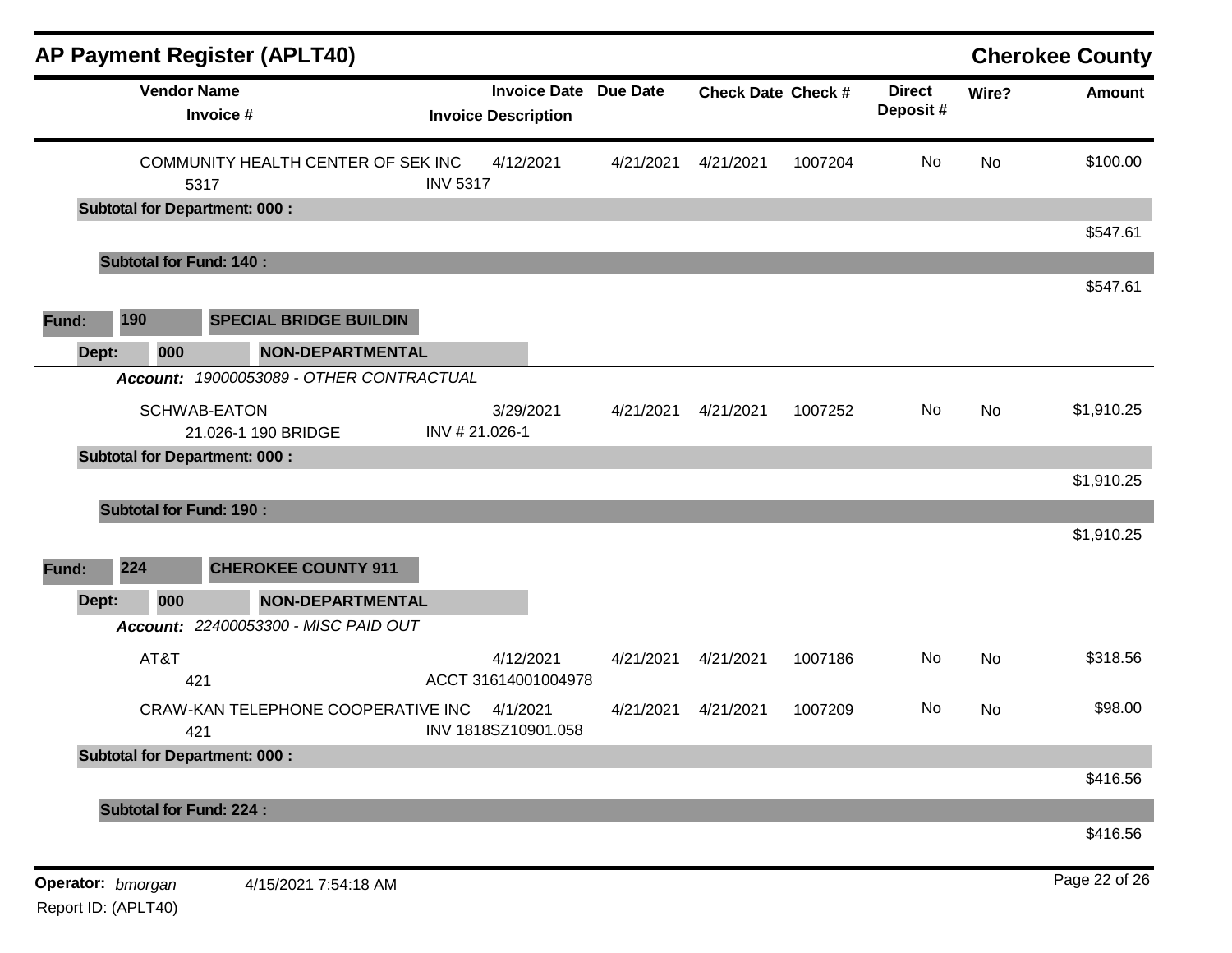|       |                                      |           | <b>AP Payment Register (APLT40)</b>         |                                       |                              |                           |         |                           |           | <b>Cherokee County</b> |
|-------|--------------------------------------|-----------|---------------------------------------------|---------------------------------------|------------------------------|---------------------------|---------|---------------------------|-----------|------------------------|
|       | <b>Vendor Name</b>                   | Invoice # |                                             | <b>Invoice Description</b>            | <b>Invoice Date Due Date</b> | <b>Check Date Check #</b> |         | <b>Direct</b><br>Deposit# | Wire?     | <b>Amount</b>          |
| Fund: | 230                                  |           | <b>APPRAISER COSTS</b>                      |                                       |                              |                           |         |                           |           |                        |
| Dept: | 000                                  |           | <b>NON-DEPARTMENTAL</b>                     |                                       |                              |                           |         |                           |           |                        |
|       |                                      |           | Account: 23000053075 - DUES/SUBSCRIPTIONS   |                                       |                              |                           |         |                           |           |                        |
|       | <b>ARVEST BANK</b>                   | 421 APP   |                                             | 4/12/2021<br>ACCT 4485630001141878    | 4/21/2021                    | 4/21/2021                 | 1007184 | No.                       | <b>No</b> | \$200.50               |
|       | <b>Subtotal for Department: 000:</b> |           |                                             |                                       |                              |                           |         |                           |           | \$200.50               |
|       | <b>Subtotal for Fund: 230:</b>       |           |                                             |                                       |                              |                           |         |                           |           |                        |
|       |                                      |           |                                             |                                       |                              |                           |         |                           |           | \$200.50               |
| Fund: | 300                                  |           | <b>SERVICE FOR ELDERLY</b>                  |                                       |                              |                           |         |                           |           |                        |
| Dept: | 000                                  |           | <b>NON-DEPARTMENTAL</b>                     |                                       |                              |                           |         |                           |           |                        |
|       |                                      |           | Account: 30000053072 - GAS, ELECTRIC, WATER |                                       |                              |                           |         |                           |           |                        |
|       | <b>CITY OF GALENA</b>                | 421       |                                             | 4/1/2021<br>ACCT 10006000             | 4/21/2021                    | 4/21/2021                 | 1007200 | <b>No</b>                 | <b>No</b> | \$109.80               |
|       |                                      | 421       | <b>KANSAS GAS SERVICE</b>                   | 4/1/2021<br>ACCT 512076592 1191351 09 | 4/21/2021                    | 4/21/2021                 | 1007228 | No                        | <b>No</b> | \$129.55               |
|       | <b>CITY OF COLUMBUS</b>              | 421 EL    |                                             | 4/5/2021<br>ACCT 07-48820-01          | 4/21/2021                    | 4/21/2021                 | 1007199 | <b>No</b>                 | <b>No</b> | \$58.19                |
|       |                                      | 421 ELD   | <b>KANSAS GAS SERVICE</b>                   | 4/5/2021<br>ACCT 510074383 1179346 45 | 4/21/2021                    | 4/21/2021                 | 1007228 | No                        | <b>No</b> | \$60.59                |
|       |                                      |           | Account: 30000053074 - TELEPHONE BILLS      |                                       |                              |                           |         |                           |           |                        |
|       | <b>CENTURYLINK</b>                   | 421       |                                             | 4/1/2021<br>ACCT 320497874            | 4/21/2021                    | 4/21/2021                 | 1007193 | <b>No</b>                 | <b>No</b> | \$8.27                 |
|       | <b>CENTURYLINK</b>                   | 421       |                                             | 4/5/2021<br>ACCT 313571296            | 4/21/2021                    | 4/21/2021                 | 1007194 | No.                       | <b>No</b> | \$84.83                |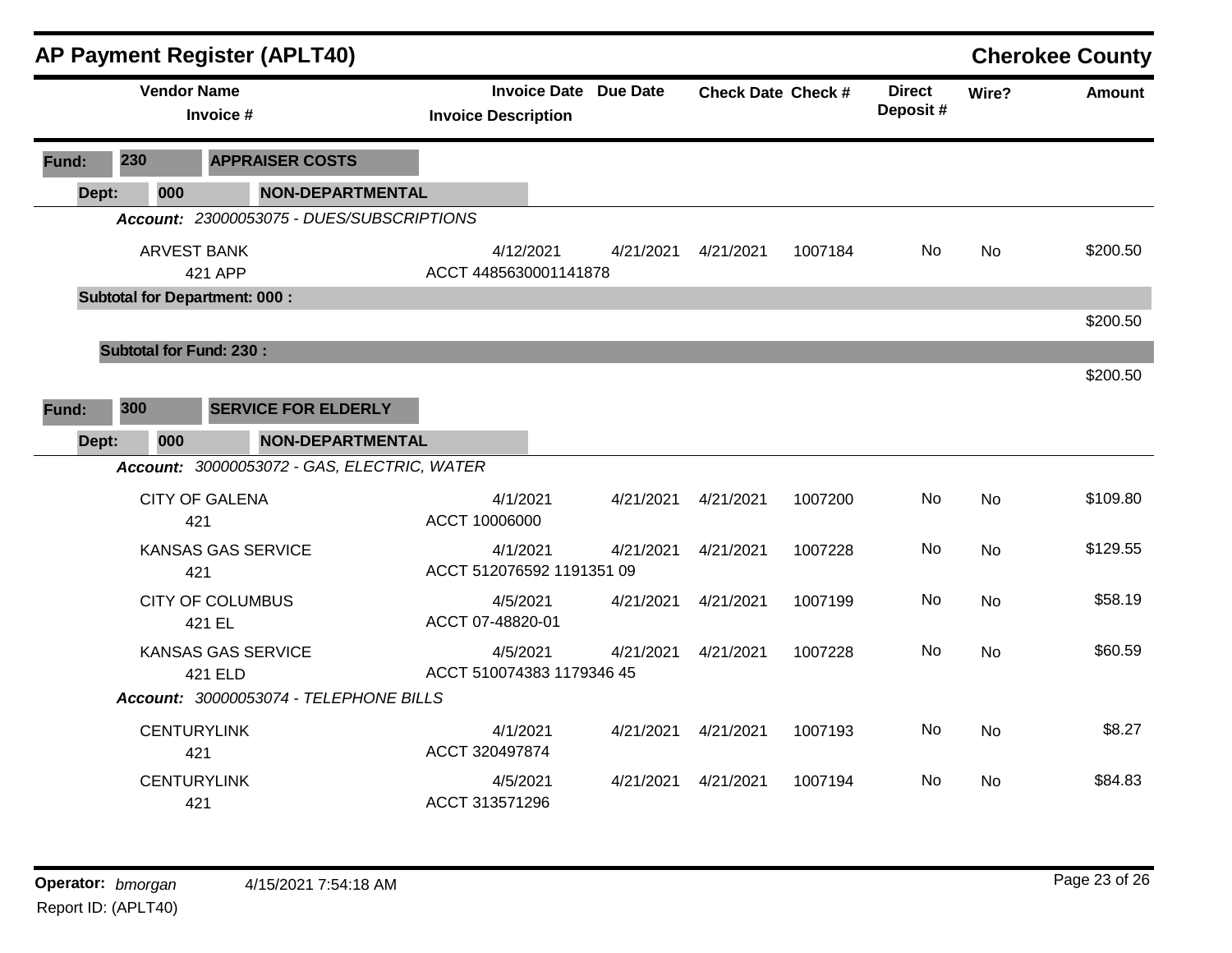|       | <b>AP Payment Register (APLT40)</b>             |                                                   |                 |                           |         |                           |           | <b>Cherokee County</b> |
|-------|-------------------------------------------------|---------------------------------------------------|-----------------|---------------------------|---------|---------------------------|-----------|------------------------|
|       | <b>Vendor Name</b><br>Invoice #                 | <b>Invoice Date</b><br><b>Invoice Description</b> | <b>Due Date</b> | <b>Check Date Check #</b> |         | <b>Direct</b><br>Deposit# | Wire?     | <b>Amount</b>          |
|       | <b>CENTURYLINK</b><br>421 ELD                   | 4/5/2021<br>ACCT 313355170                        | 4/21/2021       | 4/21/2021                 | 1007194 | No                        | <b>No</b> | \$93.79                |
|       | <b>CENTURYLINK</b><br>421 EL                    | 4/1/2021<br>ACCT 320494722                        | 4/21/2021       | 4/21/2021                 | 1007193 | No                        | <b>No</b> | \$8.27                 |
|       | <b>Subtotal for Department: 000:</b>            |                                                   |                 |                           |         |                           |           |                        |
|       |                                                 |                                                   |                 |                           |         |                           |           | \$553.29               |
|       | <b>Subtotal for Fund: 300:</b>                  |                                                   |                 |                           |         |                           |           |                        |
|       |                                                 |                                                   |                 |                           |         |                           |           | \$553.29               |
| Fund: | 330<br><b>SEWER DISTRICT#1 OPER</b>             |                                                   |                 |                           |         |                           |           |                        |
| Dept: | <b>NON-DEPARTMENTAL</b><br>000                  |                                                   |                 |                           |         |                           |           |                        |
|       | Account: 33000053072 - GAS, ELECTRIC, WATER     |                                                   |                 |                           |         |                           |           |                        |
|       | <b>LIBERTY UTILITIES</b><br>369339-68-4 SEWER00 | 3/29/2021<br>ACCT #369339-68-4                    | 4/21/2021       | 4/21/2021                 | 1007234 | No                        | <b>No</b> | \$193.51               |
|       | <b>LIBERTY UTILITIES</b><br>866807-56-3 SEWER00 | 3/30/2021<br>ACCT #866807-56-3                    | 4/21/2021       | 4/21/2021                 | 1007234 | No.                       | <b>No</b> | \$124.61               |
|       | Account: 33000053074 - TELEPHONE BILLS          |                                                   |                 |                           |         |                           |           |                        |
|       | <b>CENTURYLINK</b><br>438097159 SEWER00         | 3/23/2021<br>ACCT #438097159                      | 4/21/2021       | 4/21/2021                 | 1007194 | No                        | No        | \$198.68               |
|       | <b>Subtotal for Department: 000:</b>            |                                                   |                 |                           |         |                           |           |                        |
|       |                                                 |                                                   |                 |                           |         |                           |           | \$516.80               |
|       | <b>Subtotal for Fund: 330:</b>                  |                                                   |                 |                           |         |                           |           |                        |
|       |                                                 |                                                   |                 |                           |         |                           |           | \$516.80               |
| Fund: | 413<br><b>ATTORNEY APPLICATION</b>              |                                                   |                 |                           |         |                           |           |                        |
| Dept: | 000<br><b>NON-DEPARTMENTAL</b>                  |                                                   |                 |                           |         |                           |           |                        |
|       | Account: 41300053089 - OTHER CONTRACTUAL        |                                                   |                 |                           |         |                           |           |                        |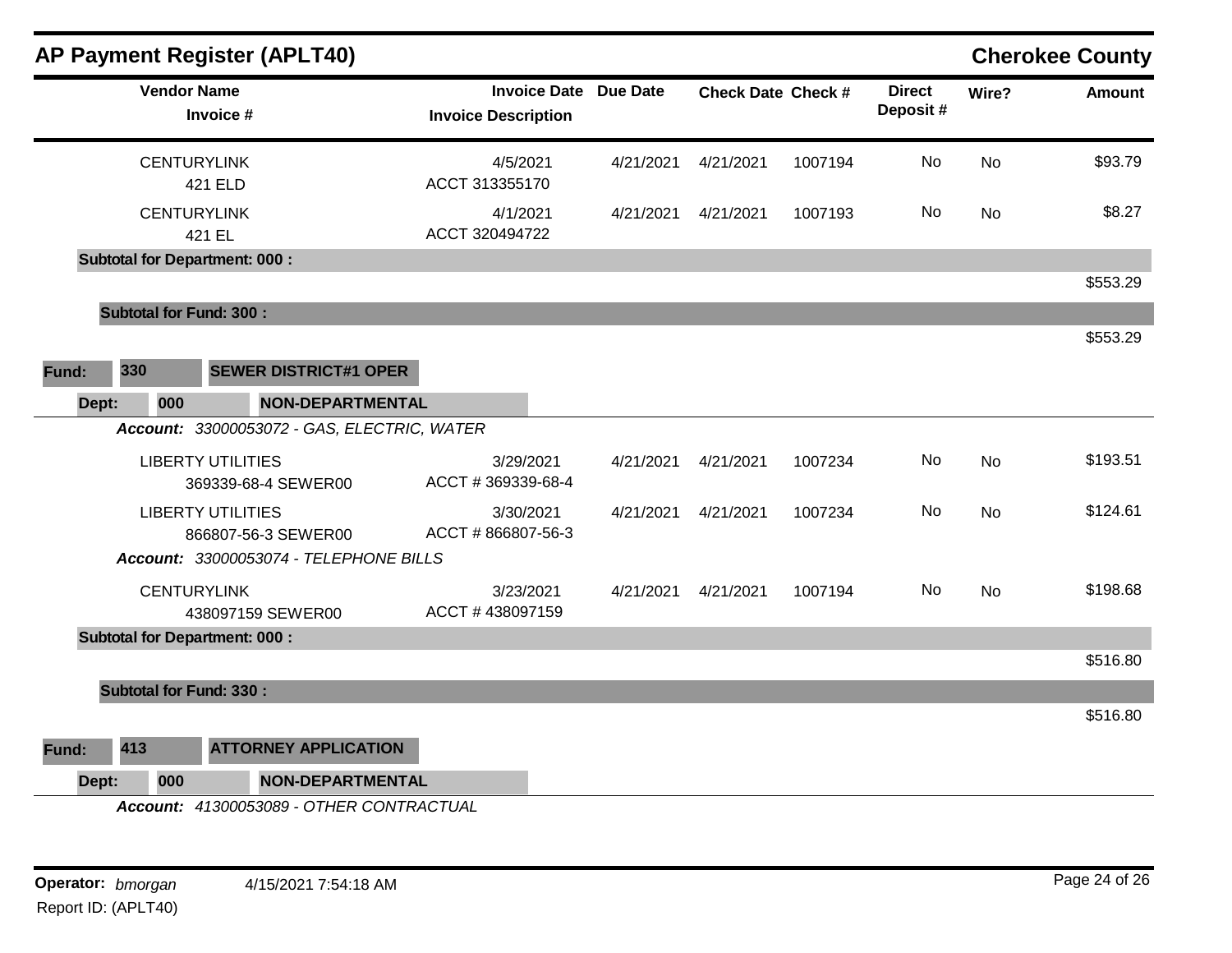| <b>AP Payment Register (APLT40)</b>           |                                |                                                            |           |                           |         |                                   |           | <b>Cherokee County</b> |
|-----------------------------------------------|--------------------------------|------------------------------------------------------------|-----------|---------------------------|---------|-----------------------------------|-----------|------------------------|
| <b>Vendor Name</b><br>Invoice #               |                                | <b>Invoice Date Due Date</b><br><b>Invoice Description</b> |           | <b>Check Date Check #</b> |         | <b>Direct</b><br>Deposit#         | Wire?     | <b>Amount</b>          |
| <b>ARVEST BANK</b><br>421 AT                  |                                | 4/12/2021<br>ACCT 4485630001141936                         | 4/21/2021 | 4/21/2021                 | 1007184 | No                                | <b>No</b> | \$26.59                |
| <b>Account: 41300053230 - TRAVEL EXPENSES</b> |                                |                                                            |           |                           |         |                                   |           |                        |
| <b>ARVEST BANK</b><br>421 AT                  |                                | 4/12/2021<br>ACCT 4485630001141936                         | 4/21/2021 | 4/21/2021                 | 1007184 | <b>No</b>                         | <b>No</b> | \$55.88                |
| <b>Subtotal for Department: 000:</b>          |                                |                                                            |           |                           |         |                                   |           |                        |
|                                               |                                |                                                            |           |                           |         |                                   |           | \$82.47                |
| <b>Subtotal for Fund: 413:</b>                |                                |                                                            |           |                           |         |                                   |           |                        |
|                                               |                                |                                                            |           |                           |         |                                   |           | \$82.47                |
| 460<br><b>VIN</b><br>Fund:                    |                                |                                                            |           |                           |         |                                   |           |                        |
| 000<br>Dept:                                  | <b>NON-DEPARTMENTAL</b>        |                                                            |           |                           |         |                                   |           |                        |
| Account: 46000053300 - MISC PAID OUT          |                                |                                                            |           |                           |         |                                   |           |                        |
| 13420                                         | ARMSCOR CARTRIDGE INCORPORATED | 4/12/2021<br><b>INV 13420</b>                              | 4/21/2021 | 4/21/2021                 | 1007183 | <b>No</b>                         | <b>No</b> | \$3,352.00             |
| <b>ARVEST BANK</b><br>421 SH2                 |                                | 4/13/2021<br>ACCT 4485630001141605                         | 4/21/2021 | 4/21/2021                 | 1007184 | <b>No</b>                         | <b>No</b> | \$1,554.03             |
| <b>Subtotal for Department: 000:</b>          |                                |                                                            |           |                           |         |                                   |           |                        |
|                                               |                                |                                                            |           |                           |         |                                   |           | \$4,906.03             |
| <b>Subtotal for Fund: 460:</b>                |                                |                                                            |           |                           |         |                                   |           |                        |
|                                               |                                |                                                            |           |                           |         |                                   |           | \$4,906.03             |
|                                               |                                |                                                            |           |                           |         | Total for Bank 1 Account 1120298: |           | \$230,773.22           |
|                                               |                                |                                                            |           |                           |         | ***** Total Invoices Paid:        |           | \$230,773.22           |